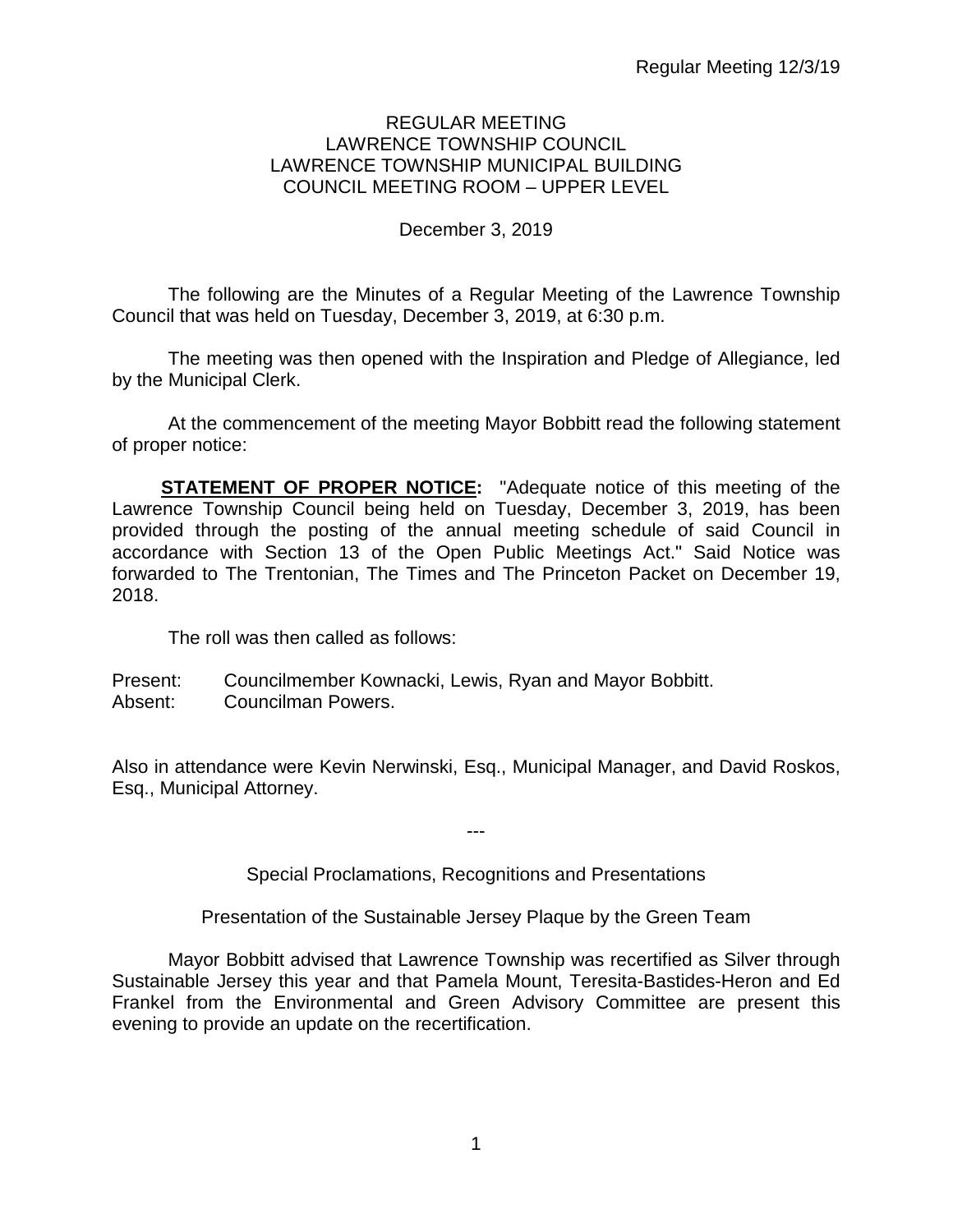Ms. Mount reported that they had a wonderful time at the Sustainable Jersey luncheon in Atlantic City where many towns were celebrated for the kinds of sustainable activities they accomplished and that Lawrence Township was recertified at the Silver level; one of only 54 towns in New Jersey to reach the Silver as it is a lot of work. She then acknowledged and thanked all the citizens, committees, groups, organizations and government officials who worked on all kinds of sustainable projects and things that have actually added up to the town receiving their Sustainable Jersey certification. They have accomplished 37 actions, under 13 categories, which got them 415 points and in order to be certified as Silver a town must have 350 points and based on the points they have Lawrence Township is well on its way of receiving more than the Silver Certification.

Ms. Mount commended all the municipalities on their sustainable achievement and all of the staff at Lawrence Township who assisted them in the recertification process. She further thanked Mr. Nerwinski for his leadership and Brenda Kraemer, Assistant Township Engineer, for obtaining the items needed for the recertification. She also thanked all the engineering groups, organizations and volunteers who worked on the bike trails, planting trees and public works for trying to lower the Township's carbon footprint and proceeded to highlight some of things Lawrence Township did that were counted towards their 415 point which included their Annual Green Fair, Buying Local Campaign, Diversity Day, Lawrence Nature Center and Community Gardens, Sustainable Educational Programs, Tree Protection Ordinance, Complete Streets Policy, Safe Routes to School, Bike and Pedestrian Plan, Open Space Plans, Health and Wellness Programs, Community and Municipal Energy Initiatives, etc., advised that if anyone is interested Sustainable Jersey has a map on their website that they can click on to see a summary of the points Lawrence Township received and that Ewing Township, Princeton and West Windsor Township also received their Sustainable silver level certification and Mercer County having a great track record with regards to municipalities being registered and certified in sustainability which they are very proud of.

Ms. Mount distributed Sustainable Jersey pins that the Council could wear on their lapel and a brochure relative to sustainable initiatives they received at the luncheon and reiterated again how proud they are of all the accomplishments that Lawrence Township has been able to achieve which is a very important part of who they are "Where Nature Smiles for 22 Miles" and is a part in what has made Lawrence Township a wonderful place to Live, Work and Play and thanked the Council for all of their support.

Mr. Frankel stated Sustainability is an ongoing mission and the Green Team is looking forward to reaching the Gold certification level although they are not 100 percent sure how or what is needed to achieve that status and a good venture to keep going. They should also transfer the information to the citizens of Lawrence on how well the town is doing and what is needed to maintain their sustainable status. Ms. Mount noted that there next challenge is climate change and what they need to do to combat the dilatory effects of climate change.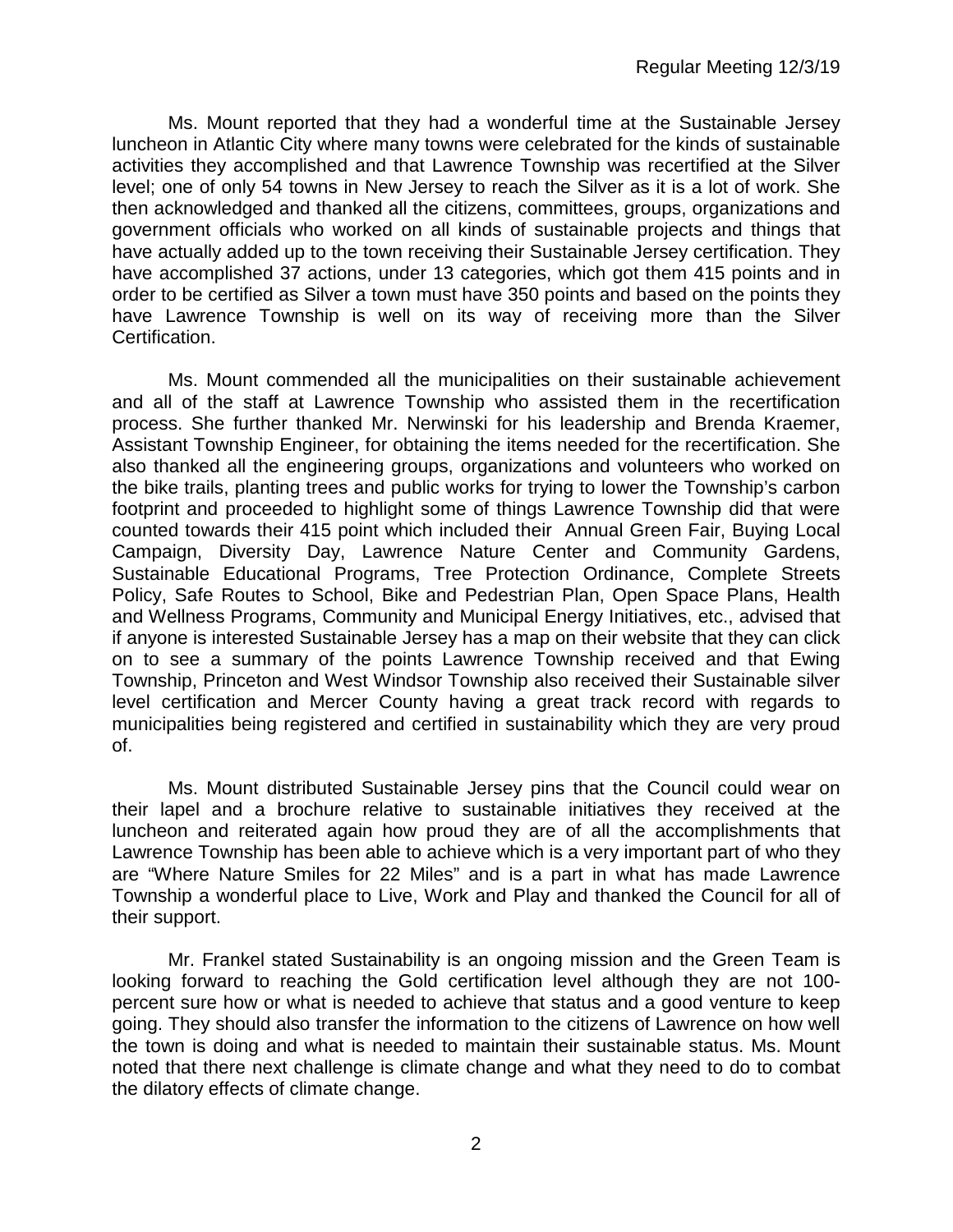Ms. Bastides-Heron thanked the Township Council for their years of support and stated that the Committee will be focusing their energy on achieving the Gold Certification and that the Township is doing a lot of things to achieve the Gold level as Lawrence Township should be the number one town in the State of New Jersey. The Green Team then presented Mayor Bobbitt and Council with the Sustainable Jersey Plaque.

Mr. Nerwinski stated he would like to emphasize that there is a lot of work involved in the recertification process and thanked Jim Parvesse, Township Engineer, and Brenda Kraemer, Assistant Township Engineer, for the unbelievable job they have done in helping to keep the township at the Silver level which is a continuous process and that he posted the information on social media about the towns recertification and a lot of residents said "go for the gold" like it is an easy thing to do and advised that only one town in New Jersey is certified as gold but they are surely going to try to reach that goal. A general discussion ensued relative to Lawrence Township pledge to achieve the Gold Certification and the efforts it will take to reach that level.

---

#### Public Participation

Mr. Kenneth Kawalek, 127 Oaklyn Terrance, advised that he has been a resident of Lawrence for 48 years and that he was present a few months ago pleading the case about the Airbnb located across the street from his house at 124 Oaklyn Terrace that has been causing a disturbance in the neighborhood and two weeks ago he sent a letter to the Municipal Manager and Mayor Bobbitt relative to his concerns about the guest staying at Airbnb who had a major party with about 25 to 30 people with lots of drinking and loud music that they could feel the thumping through the windows of the house which caused his neighbor to call the police and that was not being the first time.

Mr. Kawalek further advised that his Ring doorbell showed three or four people coming out of the house around 2:00 or 3:00 a.m., presumably, drunk and getting into a car and before they were ready to pull away one of the gentlemen got out of the car walked across his lawn up to his bushes and relieved himself which is unacceptable behavior. And, when he woke up early in the morning he found beer cans on his front lawn and a half cup of beer in the middle of the street and when the police arrived and confronted the people the noise subsided. Also, when his neighbor spoke with the police officer regarding the noise and the 13 additional parked cars on the street the officer suggested he speak with the owner of the property concerning the noise problem. As for the car situation they have no way of determining whether the 13 cars belong to the people in that house so this incident along with a couple of other things in the last few weeks that has happened in that house has really caused concerned about the health and well-being of Lawrence Township which is why he sent a letter to Mr. Nerwinski and Mayor Bobbitt.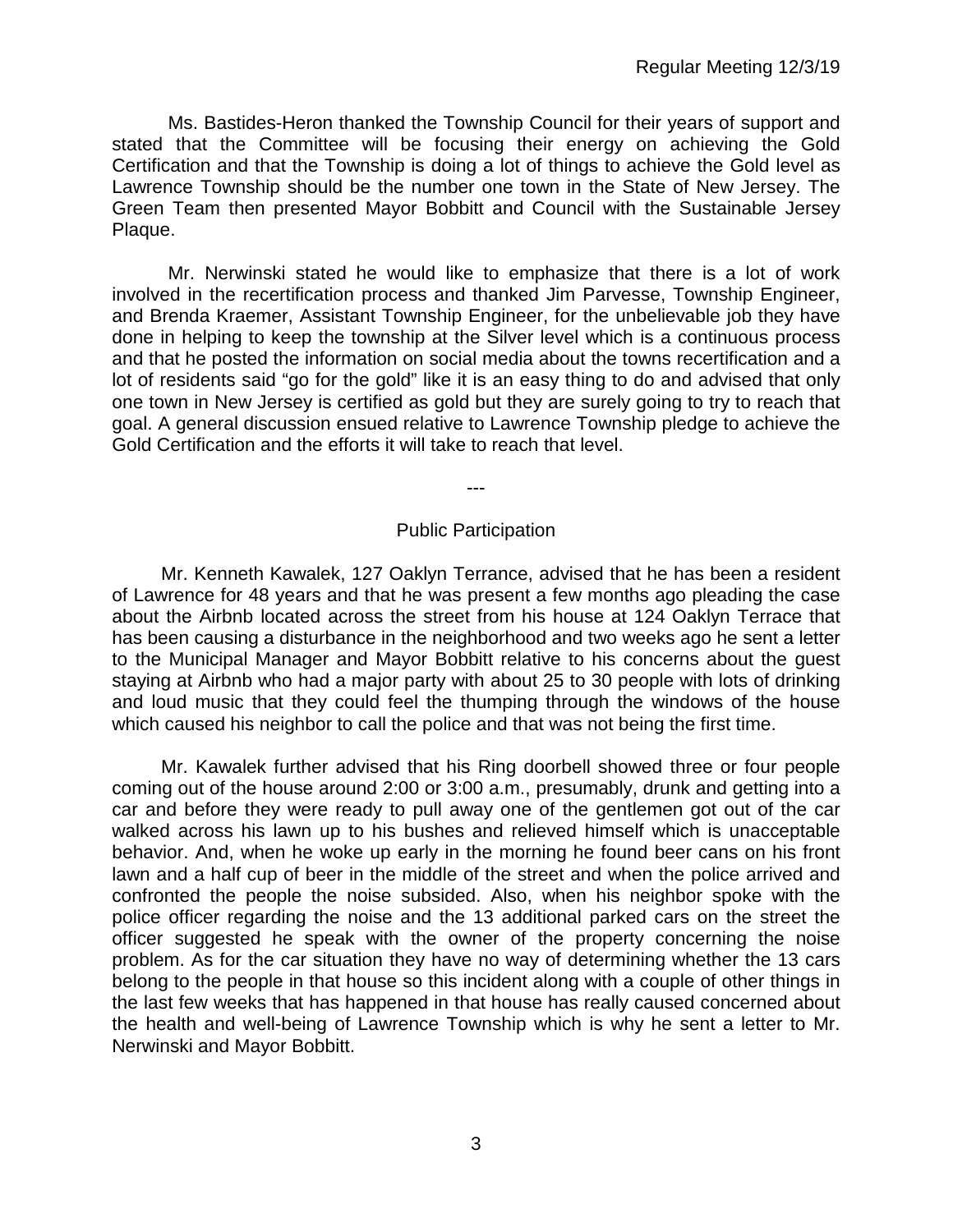Mr. Kawalek went on the discuss a shooting that took place at a large party at an Airbnb in Orinda, California, where the party got out of control with weapons drawn and five people were killed which is one of the things everyone was talking about when he was in California over the past two weeks. Further, the San Francisco Chronicle reported that 42 people have been shot inside or outside of short term rental properties across the United States over the past 6 months and 17 of those individuals had died according to police reports. The tally now includes at least 23 shooting incidents in 12 states including California so a lot of violence has occurred at Airbnb's and the Article referenced is listed in the letter and email he sent to both Mayor Bobbitt and Mr. Nerwinski.

Mr. Kawalek proceeded to discuss a party that took place outside of Seton Hall Campus that he was personally involved with where a scuffle broke out with one of the party crashers who was injured and forcibly thrown out of party and went to his house walk back to the party and shot five people, killing one student. So, this is an enviable thing that could occur with the large parties taking place across from his house being they see this happening in California and other places around the country but he does not want to see this happen in his backyard. And, he knows that Mr. Nerwinski, Mr. Roskos and the members of Council are working on the matter but he thinks it is important for them to understand the situations occurring elsewhere and proceeded to discuss Jersey City who did a referendum defeating Airbnb's and now have control over how Airbnb's are being used, Robbinsville passed an ordinance banning Airbnb's and Collingswood near Cherry Hill limits Airbnb's.

In closing, Mr. Kawalek thanked the Municipal Manager and the Township Council for hearing his plea and indicated as a citizen of Lawrence it is his responsibility to point out the things he sees and is concerned about as Lawrence is a heck of a great town to live in with decent taxes, great services, sustainable practices and a town with residents who take pride in their community and he does not want to see something happen in Lawrence like it did in Orinda, California or at Seton Hall University. Mayor Bobbitt stated after being a resident for 40 plus years it is a shame that he had to come before Council regarding this matter and in speaking with him he sort of understands the Township's position and that they are on top of it.

Mr. Nerwinski advised that he met with the Police Chief today to further discuss the matter and that the Chief will be indicating to the Patrol to brief all the police officers about this particular house so that every officer is aware of the history there and sensitive to what the neighbors are dealing with. The case is also pending in the Lawrence Township Municipal Court to be heard on January 15 for a pre-trial conference with the Judge and the information will be shared with the Municipal Prosecutor so he is fully aware of the situation. Furthermore, this will give the Township an opportunity to try to enforce the "cease and desist" order being one of the Airbnb owners obtained a lawyer and is required fair treatment known as due process according to the law.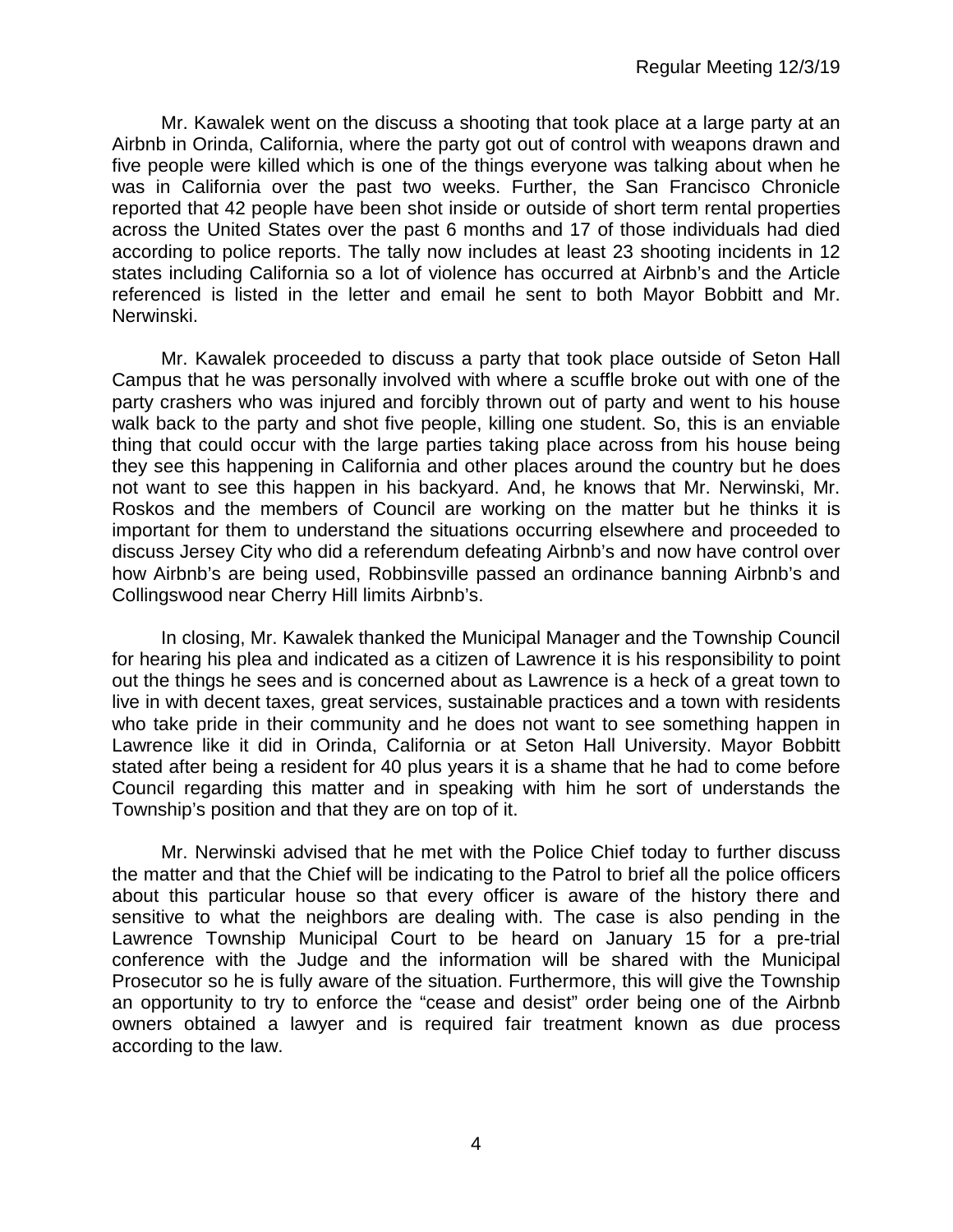Mr. Kawalek noted that he was in law enforcement for 45 years working with the State Police and he understands when a police officer is called to a scene they have to make their best judgment when entering a situation. And, although, he wished the officers were a little more forceful in this situation he still appreciates the fact that they came out and showed some police presence.

Mr. Nicholas Sferra, 116 Oaklyn Terrace, stated he is not going to beat a dead horse as he knows the Township is on top of the matter but since August 20 the last time they were present he has done a little research into the Airbnb's in Lawrence and it seems that 95 to 98 percent of them are private rooms, guest suites and only saw one or two others that were entire houses. Mr. Nerwinski noted that Mr. Sferra made a good legal point as he believes there is a difference of an owner-occupied Airbnb and one that is left to be used as a hotel which is what the Township is fighting against.

Mr. Sferra further discussed him feeling defenseless when the officer was called out to the property regarding the loud party after speaking to him about his concerns with the property and the officer recommended that he speaks with the property owner who is non-existent and he knows the Township is working on it but sooner rather than later would be great and continued to discuss the recycling and waste receptacles being placed at the curb days before the scheduled pickup and left curbside days after pickup and the 198 people who have come through the property since June 2019. And advised in the last 93 days there has been 32 rentals with cars from Connecticut, New York, Massachusetts, Pennsylvania, South Carolina, Rhode Island, Texas, Virginia, etc. and whatever they decide to do they need to regulate the absentee landlords because short of reporting their concerns on Airbnb, the residents have no voice to go to when they have a problem or safety concerns as they have had people filming a reality show, renters unaware of the boil water advisory and with the kids who play in the park and his kid who walks home from school every day not knowing who is coming in or out from that property and it is a major concern. He then thanked Mr. Nerwinski for his explanation of the process as to how the matter becomes law.

Review and Revisions of Agenda

---

 The Municipal Clerk requested that Resolution 18-H.4, Authorizing a Closed Session of Council Following the Regular Meeting, be amended to include discussion dealing with personnel matters.

On a motion by Ms. Lewis, seconded by Mr. Kownacki, the Agenda was amended to include the above revision.

Same was carried on the following roll call vote:

Ayes: Councilmembers Kownacki, Lewis, Ryan and Mayor Bobbitt. Absent: Councilman Powers. Nays: None.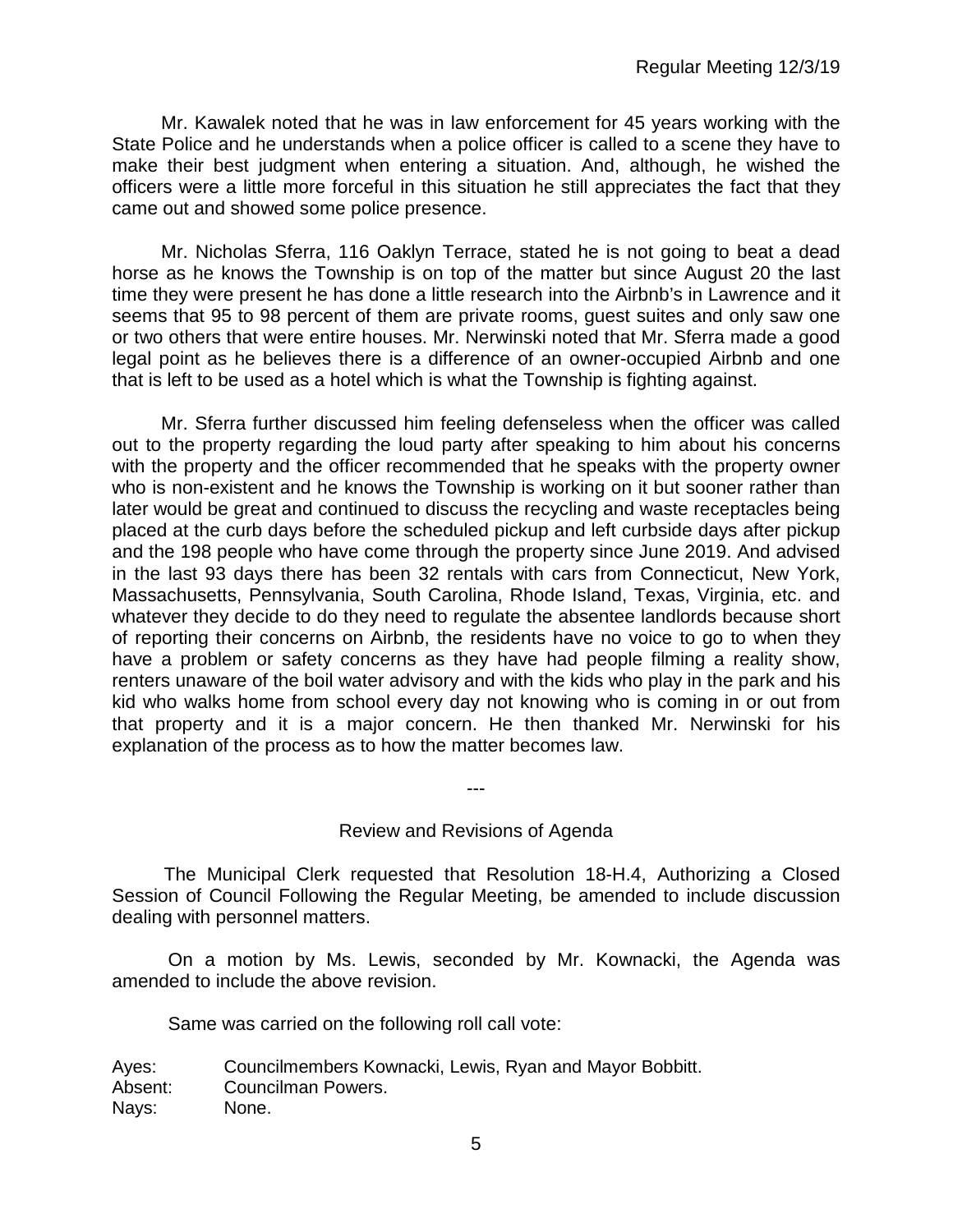---

# Adoption of Minutes

On a motion by Ms. Lewis, seconded by Mr. Kownacki, the Minutes of Regular Meeting of August 20, 2019 and September17, 2019 were approved on the following roll call vote:

Same was carried on the following roll call vote:

Ayes: Councilmembers Kownacki, Lewis, Ryan and Mayor Bobbitt. Absent: Councilman Powers. Nays: None.

On a motion by Ms. Lewis, seconded by Mr. Kownacki, the Minutes of Closed Session Meeting of October 15, 2019 were approved on the following roll call vote:

 $\sim\sim\sim$ 

Same was carried on the following roll call vote:

Ayes: Councilmembers Kownacki, Lewis, Ryan and Mayor Bobbitt. Absent: Councilman Powers. Nays: None.

On a motion by Mr. Kownacki, seconded by Mr. Ryan, the Minutes of Closed Session Meeting of November 8, 2019 were approved on the following roll call vote:

 $\sim\sim\sim$ 

Same was carried on the following roll call vote:

| Ayes:    | Councilmembers Kownacki, Ryan and Mayor Bobbitt. |
|----------|--------------------------------------------------|
| Absent:  | Councilman Powers.                               |
| Abstain: | Councilwoman Lewis.                              |
| Nays:    | None.                                            |

---

Awarding or Rejecting of Bids

There was no award or rejection of bids.

---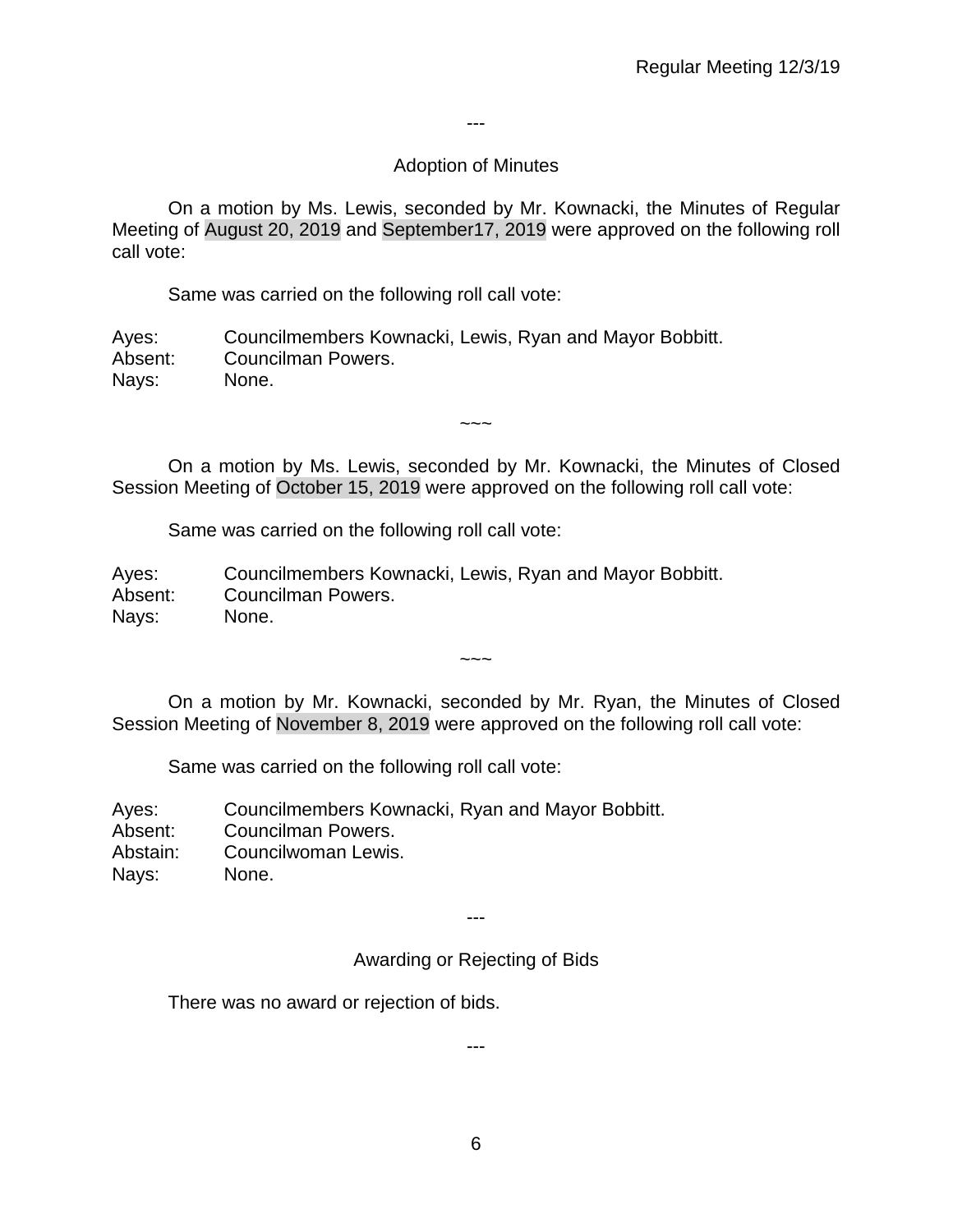#### Introduction of Ordinances

Mayor Bobbitt read by title, an ordinance entitled, "ORDINANCE AMENDING THE LAND USE ORDINANCE OF THE TOWNSHIP OF LAWRENCE PERTAINING TO ACCESSORY APARTMENTS, ADULT DAY CARE, ADULT MEDICAL DAY CARE, CHILD CARE CENTERS, RESIDENTIAL SHEDS, SHOPPING CONTAINERS SIGNS AND APPLICATION SUBMISSION REQUIREMENTS"

Mr. Nerwinski advised that the Ordinance amends the Land Use Ordinance relating to accessory apartments, adult day care, adult medical day care, residential sheds, shipping containers, signs and application submission requirements. The amendments and revisions address various issues that arose from findings over the past year by the Lawrence Township Planning Board and Zoning Board of Adjustment after deliberations and considerations of applications for review.

The Ordinance was introduced and approved on the following roll call vote:

| <b>COUNCIL</b>       | <b>AYE</b> | NAY | <b>PRESENT</b> | <b>ABSENT</b> | <b>ABSTAIN</b> | MOVE | <b>SECOND</b> |
|----------------------|------------|-----|----------------|---------------|----------------|------|---------------|
| Mr. Kownacki         |            |     |                |               |                |      |               |
| Ms. Lewis            |            |     |                |               |                | n    |               |
| <b>Mr. Powers</b>    |            |     |                |               |                |      |               |
| Mr. Rvan             |            |     |                |               |                |      |               |
| <b>Mayor Bobbitt</b> |            |     |                |               |                |      |               |

Mayor Bobbitt read by title, an ordinance entitled, "ORDINANCE AMENDING THE LAND USE ORDINANCE OF THE TOWNSHIP OF LAWRENCE TO REVISE SECTIONS 201,431 AND 530 TO ADDRESS SOLAR AND WIND ENERGY SYSTEMS AND ELECTRIC VEHICLE CHARGING STATIONS"

 $\sim\sim\sim$ 

Mr. Nerwinski advised that the Ordinance amends the Land Use Ordinance to revise new issues that have come up in Sections 201, 431, and 530 to address solar and wind energy systems and electric vehicle charging stations. The amendments creates and set forth standards for the regulation of solar and wind energy systems, electric vehicle charging stations, supports use of renewable energy and reduces reliance on fossil fuels. In addition, the amendments are part of their sustainability efforts to meet the goals they set for the township.

The Ordinance was introduced and approved on the following roll call vote:

| <b>COUNCIL</b>       | AYE | <b>NAY</b> | <b>PRESENT</b> | <b>ABSENT</b> | <b>ABSTAIN</b> | <b>MOVE</b> | <b>SECOND</b> |
|----------------------|-----|------------|----------------|---------------|----------------|-------------|---------------|
| Mr. Kownacki         | ,,  |            |                |               |                |             |               |
| Ms. Lewis            |     |            |                |               |                |             |               |
| <b>Mr. Powers</b>    |     |            |                |               |                |             |               |
| Mr. Rvan             |     |            |                |               |                |             |               |
| <b>Mayor Bobbitt</b> |     |            |                |               |                |             |               |

 $\sim\sim\sim$ 

7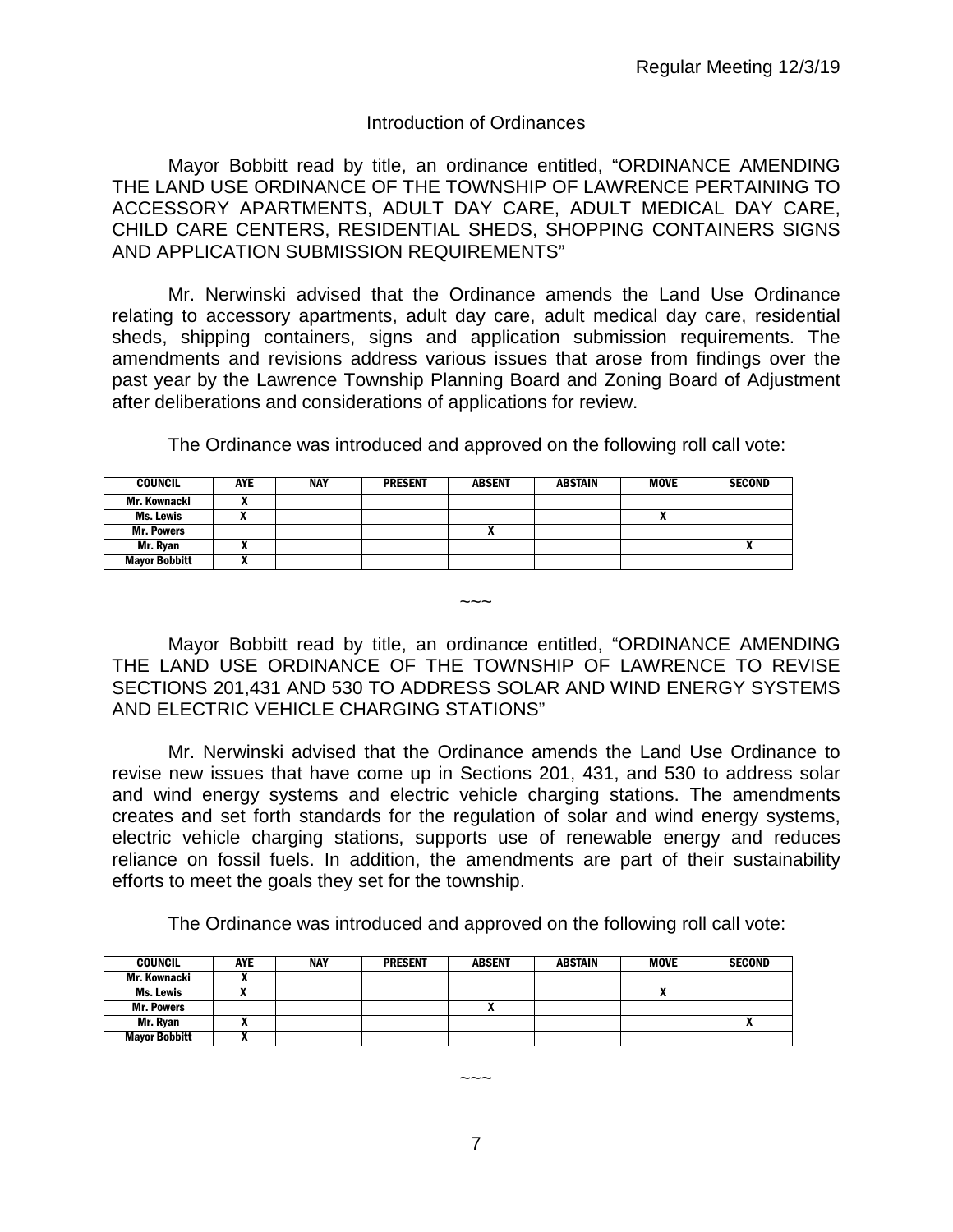Mayor Bobbitt read by title, an ordinance entitled, "ORDINANCE ESTABLISHING PERMIT PARKING DURING CERTAIN HOURS AND DAYS ON CERTAIN MUNICIPAL STREETS" – Lawn Park Avenue

Mr. Nerwinski advised that the Ordinance establishes permit parking during certain hours and days on Lawn Park Avenue in an effort to provide traffic congestion relief to the residents who live close to Eldridge Park Elementary School which is one of the recommendations made by the Lieutenant in the Police Traffic Bureau.

The Ordinance was introduced and approved on the following roll call vote:

| <b>COUNCIL</b>       | AYE | <b>NAY</b> | <b>PRESENT</b> | <b>ABSENT</b> | <b>ABSTAIN</b> | <b>MOVE</b> | <b>SECOND</b> |
|----------------------|-----|------------|----------------|---------------|----------------|-------------|---------------|
| Mr. Kownacki         |     |            |                |               |                |             |               |
| Ms. Lewis            |     |            |                |               |                |             |               |
| <b>Mr. Powers</b>    |     |            |                |               |                |             |               |
| Mr. Rvan             |     |            |                |               |                |             | $\mathbf{v}$  |
| <b>Mayor Bobbitt</b> |     |            |                |               |                |             |               |

Mayor Bobbitt read by title, an ordinance entitled, "AN ORDINANCE TO SUPPLEMENT CHAPTER 435 OF THE LAWRENCE TOWNSHIP ADMINISTRATIVE CODE ENTITLED "MOTOR VEHICLE AND TRAFFIC"

 $\sim\sim\sim$ 

Mr. Nerwinski advised that the Ordinance is a complimentary ordinance that supplements Chapter 435 of the Administrative Code entitled "Motor Vehicles and Traffic" to include parking restrictions on Lawn Park Avenue.

The Ordinance was introduced and approved on the following roll call vote:

| <b>COUNCIL</b>       | <b>AYE</b> | <b>NAY</b> | <b>PRESENT</b> | <b>ABSENT</b> | <b>ABSTAIN</b> | <b>MOVE</b> | <b>SECOND</b> |
|----------------------|------------|------------|----------------|---------------|----------------|-------------|---------------|
| Mr. Kownacki         | ,,         |            |                |               |                |             |               |
| Ms. Lewis            |            |            |                |               |                |             |               |
| <b>Mr. Powers</b>    |            |            |                | Λ             |                |             |               |
| Mr. Ryan             |            |            |                |               |                |             |               |
| <b>Mayor Bobbitt</b> | "          |            |                |               |                |             |               |

Mayor Bobbitt read by title, an ordinance entitled, "AN ORDINANCE FOR EMERGENCY CONSERVATION OF WATER"

 $\sim\sim\sim$ 

Mr. Nerwinski advised that the Ordinance was created in response to a recommendation by the NJDEP to authorize limited powers to the municipality during water drought emergencies because during the review process it was discovered that there was no ability for a municipality to regulate water use during a time of water crisis or drought which does not happen very often; but, there is nothing of record so Trenton Water Works adminnistrators have to meet with him to discuss whether or not they would be willing to pass legislation that would give the town the ability to enforce certain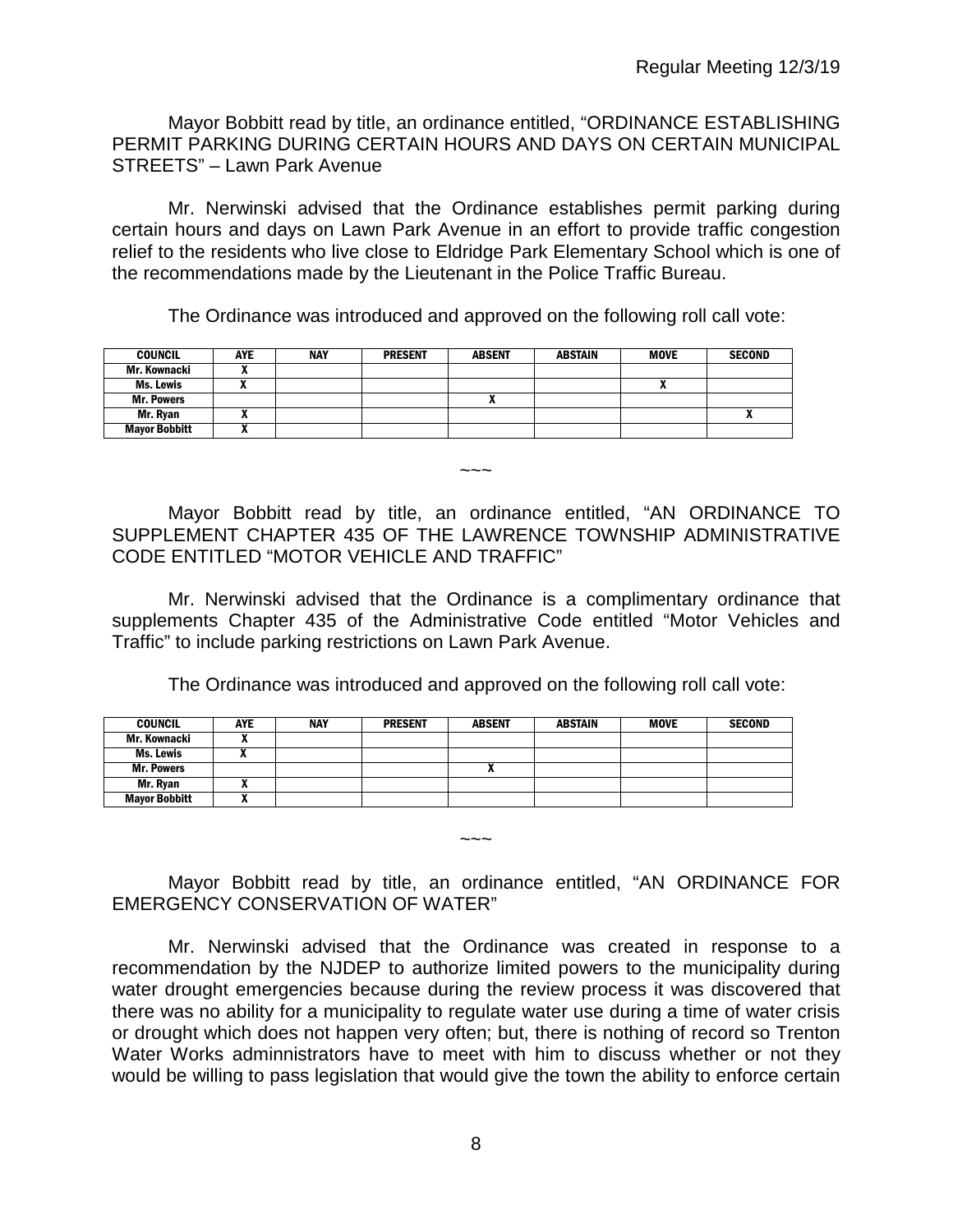regulations during times of drought which sounds reasonable and appropriate and is supported by NJDEP.

The Ordinance was introduced and approved on the following roll call vote:

| <b>COUNCIL</b>       | <b>AYE</b> | <b>NAY</b> | <b>PRESENT</b> | <b>ABSENT</b> | <b>ABSTAIN</b> | <b>MOVE</b> | <b>SECOND</b>              |
|----------------------|------------|------------|----------------|---------------|----------------|-------------|----------------------------|
| Mr. Kownacki         |            |            |                |               |                |             |                            |
| Ms. Lewis            |            |            |                |               |                |             |                            |
| <b>Mr. Powers</b>    |            |            |                | ^             |                |             |                            |
| Mr. Rvan             |            |            |                |               |                |             | $\boldsymbol{\mathcal{L}}$ |
| <b>Mayor Bobbitt</b> |            |            |                |               |                |             |                            |

---

### Adoption of Ordinances

Mayor Bobbitt read by title, an ordinance entitled, "AN ORDINANCE OF THE TOWNSHIP, COUNTY OF MERCER, AUTHORIZING THE SALE OF CERTAIN PROPERTY (BLOCK 4103, LOT 9 AS SHOWN ON THE TAX MAP OF THE TOWNSHIP OF LAWRENCE) OWNED BY THE TOWNSHIP OF LAWRENCE, NOT NEEDED FOR PUBLIC USE PURSUANT TO NJSA 40a:12-1, et seq.

Ordinance No. 2345-19

## AN ORDINANCE OF THE TOWNSHIP OF LAWRENCE, COUNTY OF MERCER AUTHORIZING THE SALE OF CERTAIN PROPERTY (BLOCK 4103, LOT 9 AS SHOWN ON THE TAX MAP OF THE TOWNSHIP OF LAWRENCE) OWNED BY THE TOWNSHIP OF LAWRENCE, NOT NEEDED FOR PUBLIC USE PURSUANT TO N.J.S.A. 40A:12-1, ET SEQ.

WHEREAS, the Local Lands and Buildings Law, N.J.S.A. 40A:12-1, et seq., authorizes the sale by municipalities of any real property, capital improvements or personal property, or interests therein, not needed for public use by sale in the manner provided by law; and

WHEREAS, the Township of Laurence is the owner of certain real property as further set forth herein not needed for public use, and the Township Council has determined that it is in the best interest of the Township to sell the same at public auction to generate revenue, and reduce taxes and liabilities.

NOW, THEREFORE, BE IT ORDAINED by the Township Council of the Township of Lawrence, Mercer County, as follows:

Section 1. Block 4103, Lot 9 as shown on the Tax Map of the Township of Lawrence shall be offered for sale, pursuant to N.J.S.A. 40A:12-13, at public auction to the highest bidder. The public auction shall be held at the Township of Lawrence Municipal Building, or such other place as shall be designated by the Township, at a date to be set by the Township Clerk and published in accordance with the law.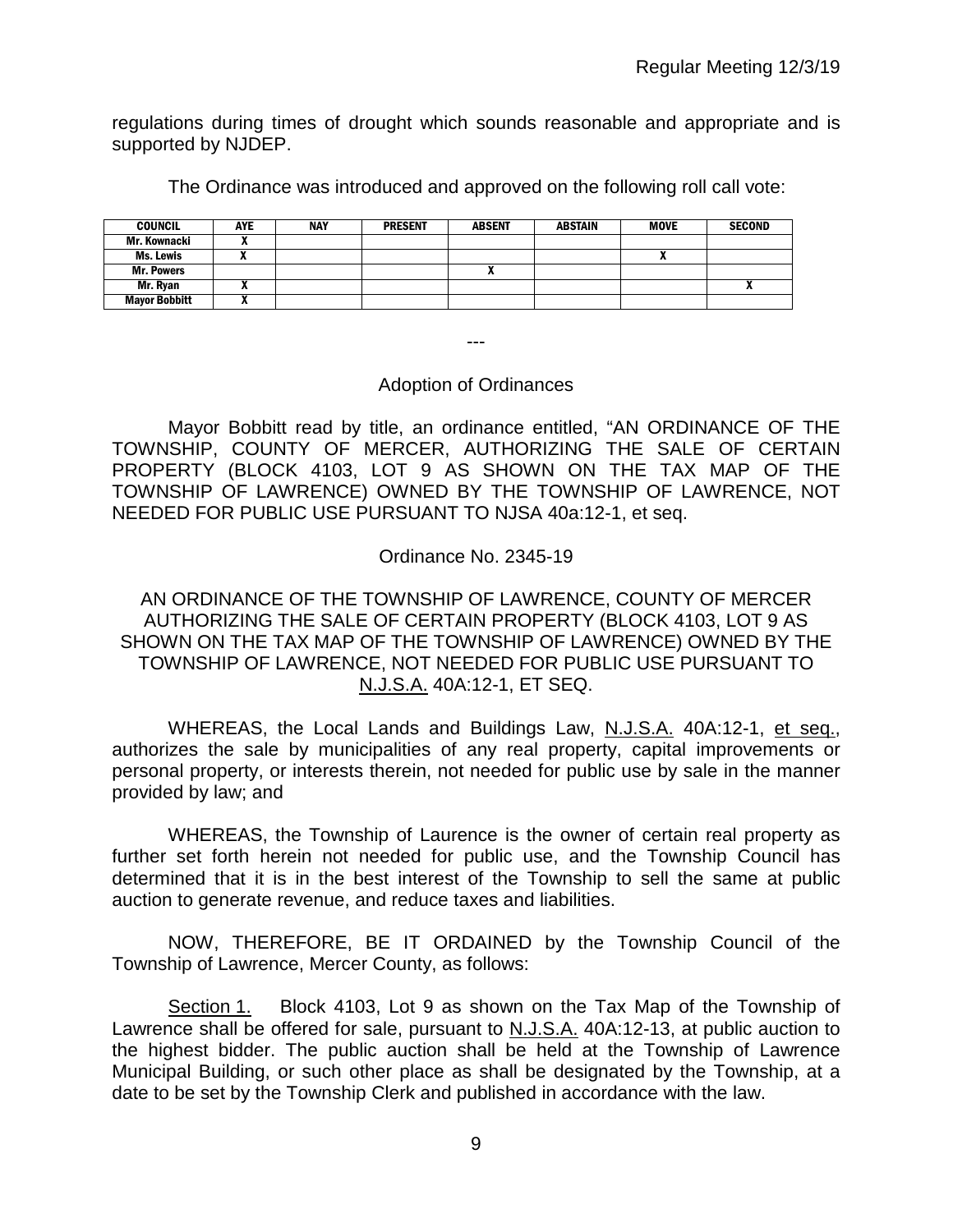Section 2. Notice of the public auction be published twice in a newspaper approved for legal publications, circulating within the Township, at least once a week during two consecutive weeks, one such publication not less than seven (7) days prior to such sale.

Section 3. The property sale shall be subject to the following terms:

- A. No representations of any kind are made by the Township of Lawrence as to the condition of the property, said property being sold in its present condition "AS IS, WHERE IS". Additionally, the Township makes no representation as to the presence or absence of wetlands or any other environmental conditions on the property.
- B. The minimum bid for the property is \$200,000.00.
- C. The Township shall issue a Quitclaim Deed mutually acceptable in form and substance to both parties.
- D. The purchaser, at its sole discretion, shall have a right to conduct inspections of the property with satisfactory results within thirty (30) days of bid acceptance.
- E. The purchaser shall obtain a survey of the entire tract, which survey shall be at the purchaser's sole expense, in form and substance satisfactory to both parties; and said survey shall be certified to the Township.
- F. The purchaser's receipt of title commitment with respect to the property, which said title commitment shall be at the purchaser's sole expense, stating that the Township has good, indefeasible and insurable fee simple title to the property, free and clear of all liens and encumbrances, except such matters as may be acceptable to the purchaser.
- G. It is understood that the Township's sale of the property, and the purchaser's acquisition of the same, shall be subject to applicable New Jersey law concerning disposition of municipal real property.

Section 4. The sale is made subject to such state of facts as an accurate survey may disclose, existing tenancies, rights of persons in possession, easements, conditions, covenants and restrictions, and other encumbrances of title that the Township Council may impose on any parcel at the time of sale, including, but not limited to, restrictions on the use to be made of such real property, capital improvements, or personal property and any conditions of sale as to buildings or structures, or as to the type, size, or other specifications of buildings or structures, and the time within such conditions shall be operative, or any other conditions of sale in like manner to the same extent as by any other seller.

Section 5. The sale is made subject to all applicable laws, ordinances, resolutions, rules, and regulations of the State of New Jersey and the Township of Lawrence.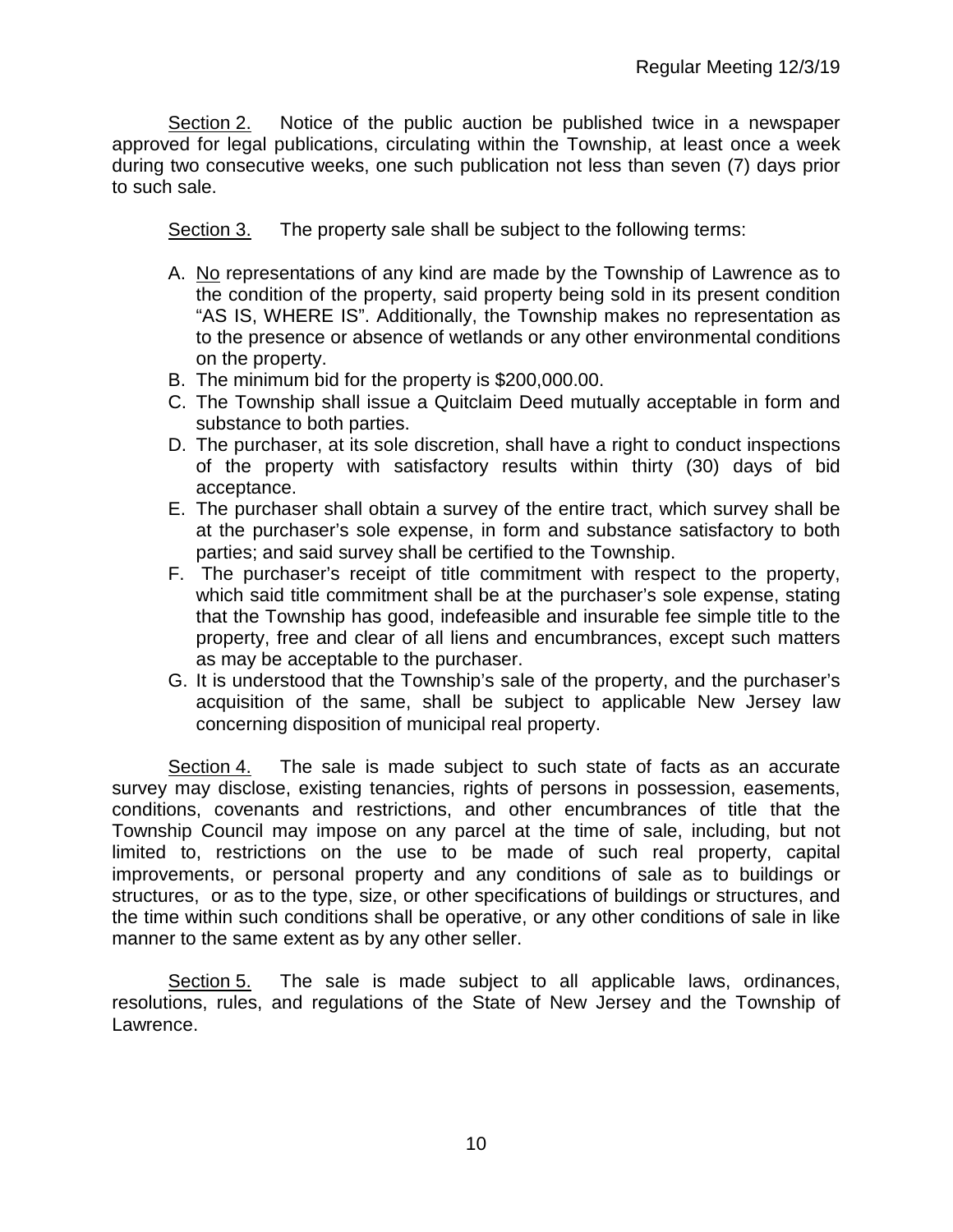Section 6. Should the title to the property prove to be unmarketable for any reason, the liability of the Township shall be limited to the repayment to the purchaser of the deposit and any portion of the purchase price paid, and shall not extend to any further costs, expenses, damages, or claims. Notice of any alleged defect in title or claim must be served by the purchaser upon the Township Clerk, in writing, no later than thirty (30) days after the sale is approved by the Township Council, failure upon the part of the purchaser to give written notice within said time shall be deemed conclusive proof that the purchaser accepts the title in its present condition.

Section 7. In addition to the following terms and conditions, successful bidders agree that the Township may impose the following conditions:

- A. Bidders shall deposit, by way of cash, certified check, or money order, the amount of \$20,000.00 [ten percent (10%) of minimum bid pursuant to N.J.S.A. 40A:12-13(d)] at the time the bid is submitted.
- B. The purchaser shall pay the following at the time of closing: (i) the balance of the purchase price; (ii) the cost of preparation of all legal documents including any special property description; and (iii) the prorated real estate taxes, utilities, water, and sewer for the balance of the current year as of the date of closing.
- C. The purchaser shall abide by all appropriate zoning, subdivision, site plan, health, and building regulations and codes, and shall agree and accept a stipulation that this sale will not be used as grounds to support any variance from these regulations.
- D. In the event the purchaser fails to close title, the purchaser shall forfeit to the Township any and all money deposited with the Township.
- E. The purchase price shall not be used before any County Board of Taxation, Tax Court of New Jersey, or in any court of this State as grounds to support a challenge to the existing assessment of the property, nor shall the purchase price be used as a comparable sales to challenge assessments with regard to other properties.

Section 8. The Township reserves the right to withdraw the offer of sale, and reject any and all bids.

Section 9. All sales are subject to the final approval of the Township Council. Parties interested in submitting bids and who require additional information should contact:

> James F. Parvesse, PE, CME Township Engineer Township of Lawrence P.O. Box 6006 Lawrenceville, NJ 08648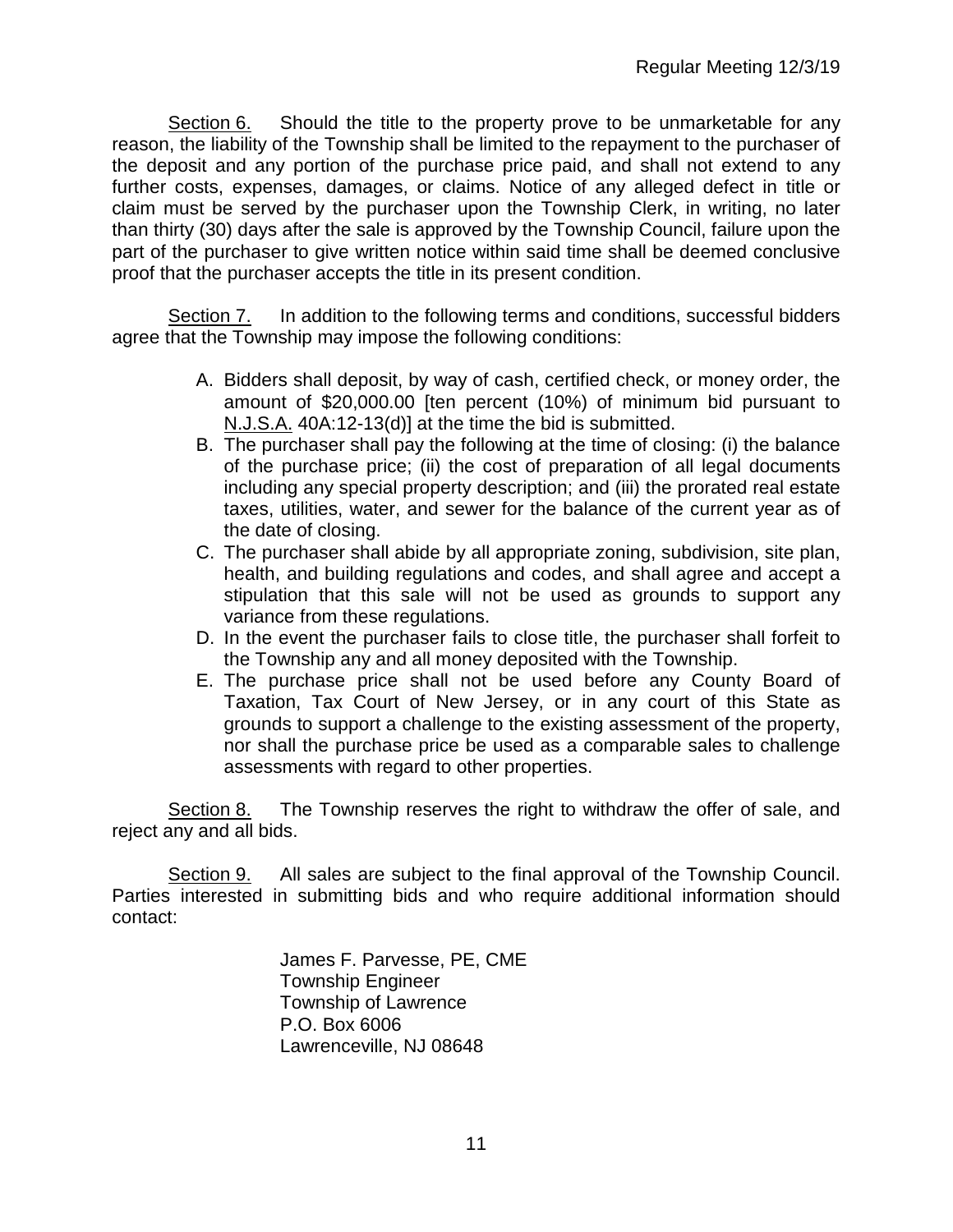Section 10. The Mayor, Township Manager, Township Clerk, and Township Attorney are hereby authorized to execute all documents necessary for the conduct of this public auction and for the conveyance of the property listed herein, including, but not limited to, executing all contracts, Deeds, and other conveyance documents.

Section 11. Severability. If any article, section or part of this ordinance shall be declared to be unconstitutional, invalid or inoperative, in whole or in part, by a court of competent jurisdiction, no such determination shall be deemed to invalidate the remaining articles, sections or part of this ordinance.

Section 12. Repealer.All ordinances and all provisions thereof inconsistent with this ordinance or any part hereof are hereby repealed. Nothing in this ordinance is intended to limit inspections provided for by an applicable ordinances that may be in addition to the inspection provided for herein.

Section 13. Effect. This ordinance shall take effect twenty (20) days after adoption.

The Ordinance was introduced and approved on the following roll call vote:

| <b>COUNCIL</b>       | <b>AYE</b> | <b>NAY</b> | <b>PRESENT</b> | <b>ABSENT</b> | <b>ABSTAIN</b> | <b>MOVE</b> | <b>SECOND</b> |
|----------------------|------------|------------|----------------|---------------|----------------|-------------|---------------|
| Mr. Kownacki         |            |            |                |               |                |             |               |
| Ms. Lewis            | ,,         |            |                |               |                | n           |               |
| <b>Mr. Powers</b>    |            |            |                |               |                |             |               |
| Mr. Ryan             |            |            |                |               |                |             |               |
| <b>Mayor Bobbitt</b> |            |            |                |               |                |             |               |

Mayor Bobbitt read by title, an ordinance entitled, "BOND ORDINANCE AMENDING BOND ORDINANCE 2258-17 BY THE TOWNSHIPOF LAWRENCE, COUNTY OF MERCER, STATE OF NEW JERSEY, IN ORDER TO REVISE THE DESCRIPTION OF THE IMPROVEMENT HEREIN"

 $\sim\sim\sim$ 

Ordinance No. 2346-19

BOND ORDINANCE AMENDING BOND ORDINANCE 2258-17 BY THE TOWNSHIP OF LAWRENCE, COUNTY OF MERCER, STATE OF NEW JERSEY, IN ORDER TO REVISE THE DESCRIPTION OF THE IMPROVEMENT HEREIN

BE IT ORDAINED, by the Township Council of the Township of Lawrence, County of Mercer, State of New Jersey (not less than two-thirds of all members thereof affirmatively concurring) as follows: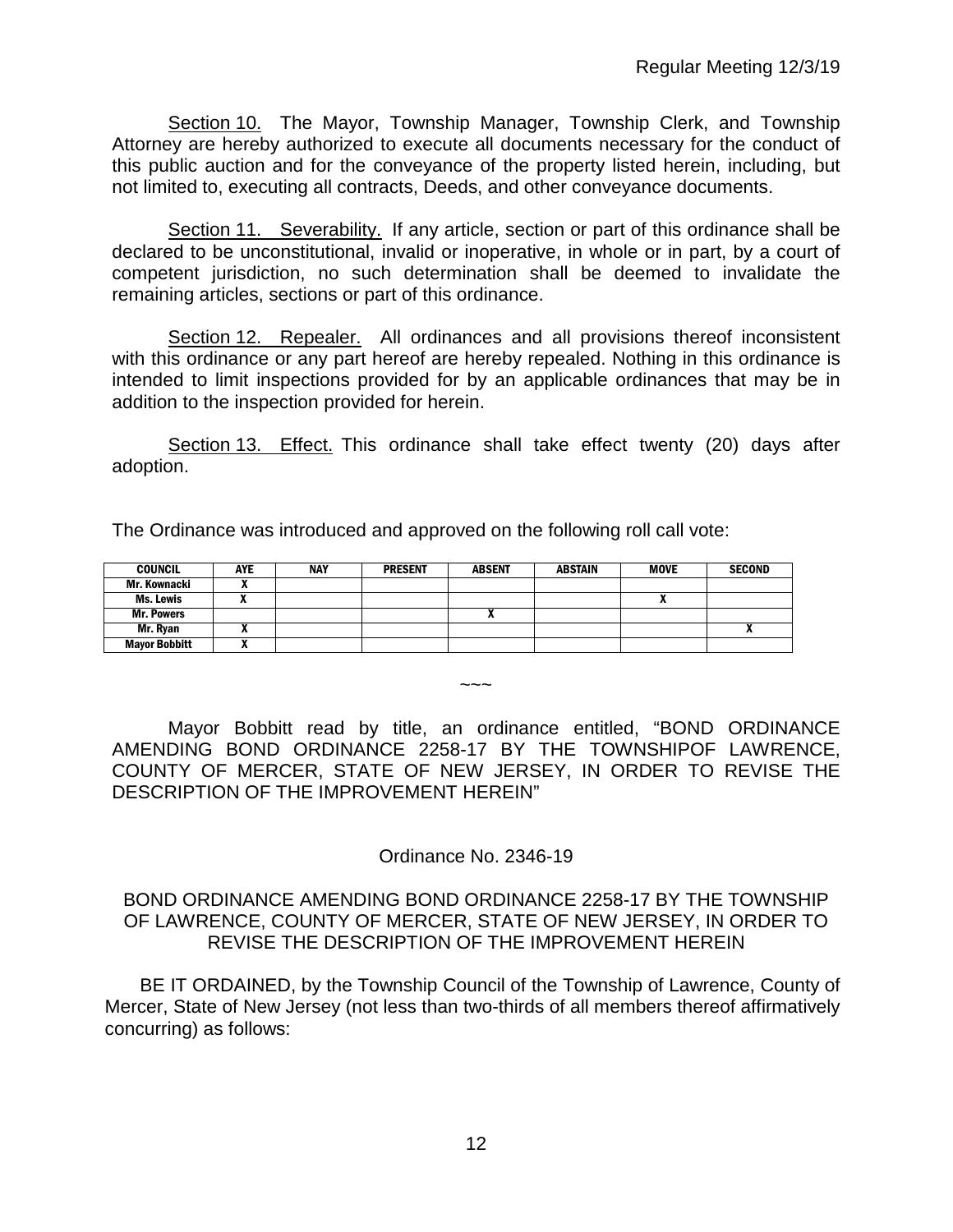# Section 1:

a. Section 3 (a) of Bond Ordinance 2258-17, finally adopted April 4, 2017, amended by Ordinance 2270-17, finally adopted July 18, 2017, amended by Ordinance 2271-17, finally adopted July 18, 2017, amended by Ordinance 2275-17, finally adopted September 19, 2017, amended by Ordinance 2290-18, finally adopted February 20, 2018, amended by Ordinance 2342-19, finally adopted October 1, 2019 be and are hereby amended to add the following purposes:

Acquisition of Fire / Rescue Equipment consisting of: "Slackwood Fire, Lawrence Road Fire and Lawrenceville Fire Turnout Gear; Self Contained Breathing Apparatus (SCBAs)"

# Section 2:

The capital budget of the Township of Lawrence is hereby amended to conform with the provisions of this ordinance to the extent of inconsistency herewith. The resolution in the form promulgated by the Local Finance Board showing full detail of the amended capital budget and capital program as approved by the Director of Local Government Services is on file with the Clerk and is available there for inspection.

## Section 3:

This amending bond ordinance shall take effect twenty (20) days after the first publication thereof after final adoption, as provided by the Local Bond Law.

The Ordinance was introduced and approved on the following roll call vote:

| <b>COUNCIL</b>       | AYE | <b>NAY</b> | <b>PRESENT</b> | <b>ABSENT</b> | ABSTAIN | <b>MOVE</b> | <b>SECOND</b> |
|----------------------|-----|------------|----------------|---------------|---------|-------------|---------------|
| Mr. Kownacki         |     |            |                |               |         |             |               |
| Ms. Lewis            |     |            |                |               |         |             |               |
| <b>Mr. Powers</b>    |     |            |                | ^             |         |             |               |
| Mr. Rvan             |     |            |                |               |         |             | ^             |
| <b>Mayor Bobbitt</b> |     |            |                |               |         |             |               |

Mayor Bobbitt read by title, an ordinance entitled, "ORDINANCE AMENDING ORDINANCE 2297-18 BY THE TOWNSHIP OF LAWRENCE, COUNTY OF MERCER, STATE OF NEW JERSEY, IN ORDER TO REVISE THE DESCRIPTION OF THE IMPROVEMENT HEREIN"

 $\sim\sim\sim$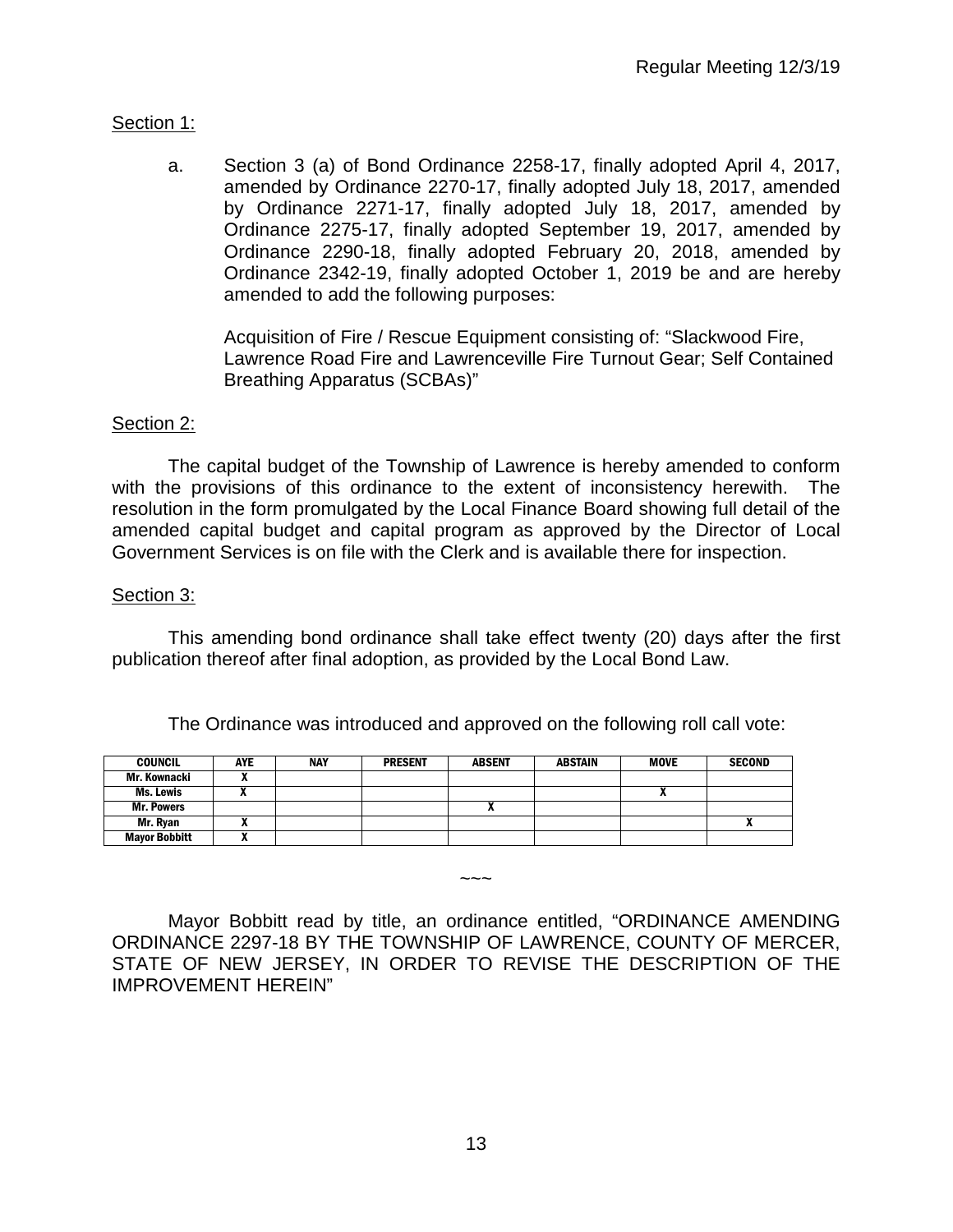## Ordinance No. 2347-19

#### ORDINANCE AMENDING ORDINANCE 2297-18 BY THE TOWNSHIP OF LAWRENCE, COUNTY OF MERCER, STATE OF NEW JERSEY, IN ORDER TO REVISE THE DESCRIPTION OF THE IMPROVEMENT HEREIN

BE IT ORDAINED, by the Township Council of the Township of Lawrence, County of Mercer, State of New Jersey (not less than two-thirds of all members thereof affirmatively concurring) as follows:

### Section 1:

a. Section 1 (a) of Ordinance 2297-18, finally adopted May 1, 2018, Ordinance 2310-18, finally adopted September 25, 2018, and Ordinance 2314-18, finally adopted November 8, 2018 be and are hereby amended to add the following purposes:

Acquisition of Fire / Rescue Equipment consisting of: "Slackwood Fire, Lawrence Road Fire and Lawrenceville Fire Turnout Gear; Self Contained Breathing Apparatus (SCBAs)"

### Section 2:

The capital budget of the Township of Lawrence is hereby amended to conform with the provisions of this ordinance to the extent of inconsistency herewith. The resolution in the form promulgated by the Local Finance Board showing full detail of the amended capital budget and capital program as approved by the Director of Local Government Services is on file with the Clerk and is available there for inspection.

#### Section 3:

This amending ordinance shall take effect twenty (20) days after the first publication thereof after final adoption, as provided by Law.

| <b>COUNCIL</b>       | <b>AYE</b> | <b>NAY</b> | <b>PRESENT</b> | <b>ABSENT</b> | <b>ABSTAIN</b> | <b>MOVE</b> | <b>SECOND</b> |
|----------------------|------------|------------|----------------|---------------|----------------|-------------|---------------|
| Mr. Kownacki         |            |            |                |               |                |             |               |
| Ms. Lewis            |            |            |                |               |                | "           |               |
| <b>Mr. Powers</b>    |            |            |                | "             |                |             |               |
| Mr. Ryan             |            |            |                |               |                |             |               |
| <b>Mayor Bobbitt</b> |            |            |                |               |                |             |               |

The Ordinance was introduced and approved on the following roll call vote:

14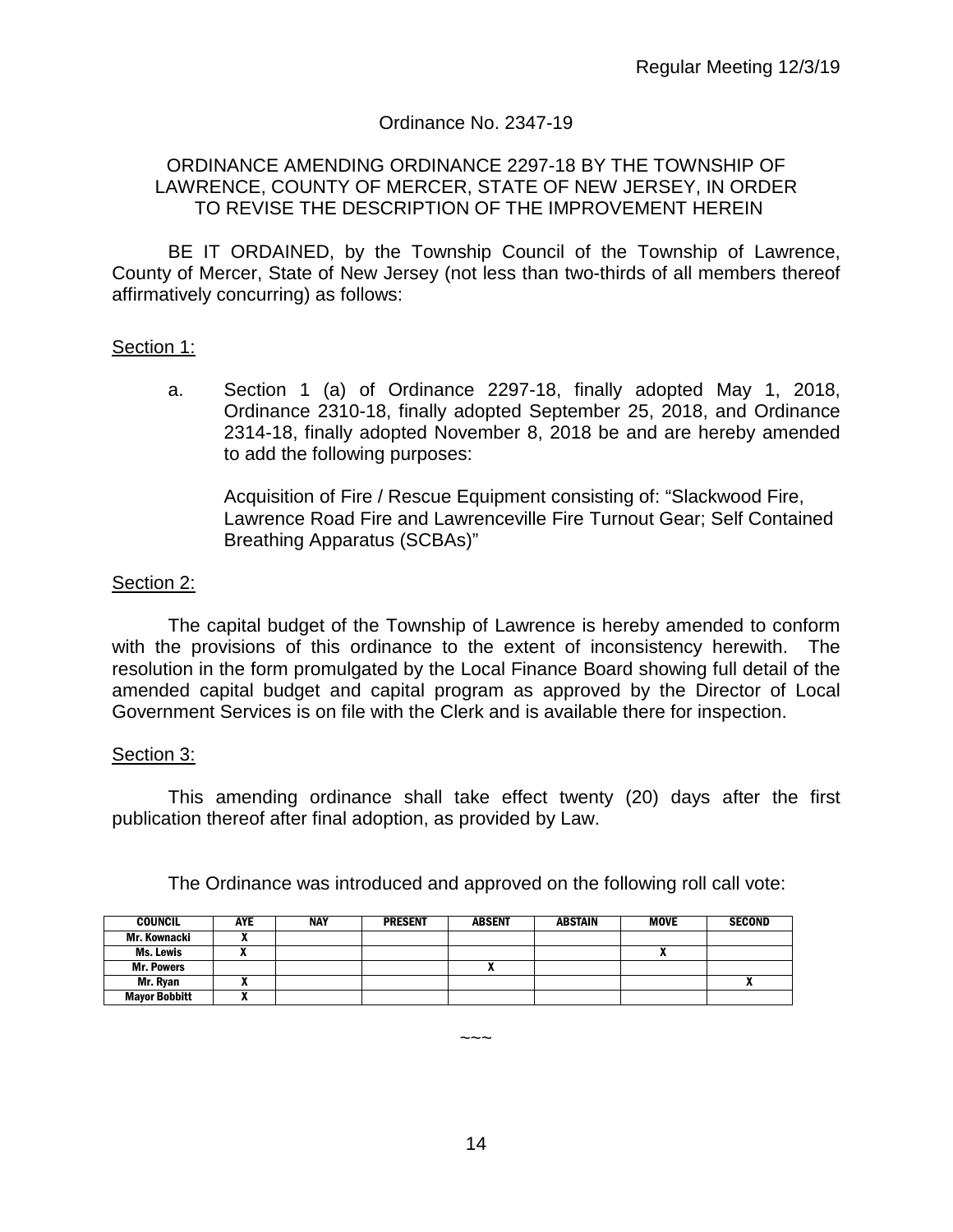Mayor Bobbitt read by title, an ordinance entitled, "ORDINANCE AMENDING ORDINANCE 2329-19 BY THE TOWNSHIP OF LAWRENCE, COUNTY OF MERCER, STATE OF NEW JERSEY, IN ORDER TO REVISE THE DESCRIPTION OF THE IMPROVEMENT HEREIN"

## Ordinance No. 2348-19

## ORDINANCE AMENDING ORDINANCE 2329-19 BY THE TOWNSHIP OF LAWRENCE, COUNTY OF MERCER, STATE OF NEW JERSEY, IN ORDER TO REVISE THE DESCRIPTION OF THE IMPROVEMENT HEREIN

BE IT ORDAINED, by the Township Council of the Township of Lawrence, County of Mercer, State of New Jersey (not less than two-thirds of all members thereof affirmatively concurring) as follows:

### Section 1:

a. Section 1 (a) of Ordinance 2329-19, finally adopted May 7, 2019, be and are hereby amended to add the following purposes:

Acquisition of Fire / Rescue Equipment: "Slackwood Fire, Lawrence Road Fire and Lawrenceville Fire Turnout Gear; Self Contained Breathing Apparatus (SCBAs)"

## Section 2:

The capital budget of the Township of Lawrence is hereby amended to conform with the provisions of this ordinance to the extent of inconsistency herewith. The resolution in the form promulgated by the Local Finance Board showing full detail of the amended capital budget and capital program as approved by the Director of Local Government Services is on file with the Clerk and is available there for inspection.

#### Section 3:

This amending ordinance shall take effect twenty (20) days after the first publication thereof after final adoption, as provided by Law.

The Ordinance was introduced and approved on the following roll call vote:

| <b>COUNCIL</b>       | <b>AYE</b> | <b>NAY</b> | <b>PRESENT</b> | <b>ABSENT</b> | <b>ABSTAIN</b> | <b>MOVE</b> | <b>SECOND</b> |
|----------------------|------------|------------|----------------|---------------|----------------|-------------|---------------|
| Mr. Kownacki         | ,,         |            |                |               |                |             |               |
| Ms. Lewis            |            |            |                |               |                |             |               |
| <b>Mr. Powers</b>    |            |            |                |               |                |             |               |
| Mr. Ryan             |            |            |                |               |                |             |               |
| <b>Mayor Bobbitt</b> |            |            |                |               |                |             |               |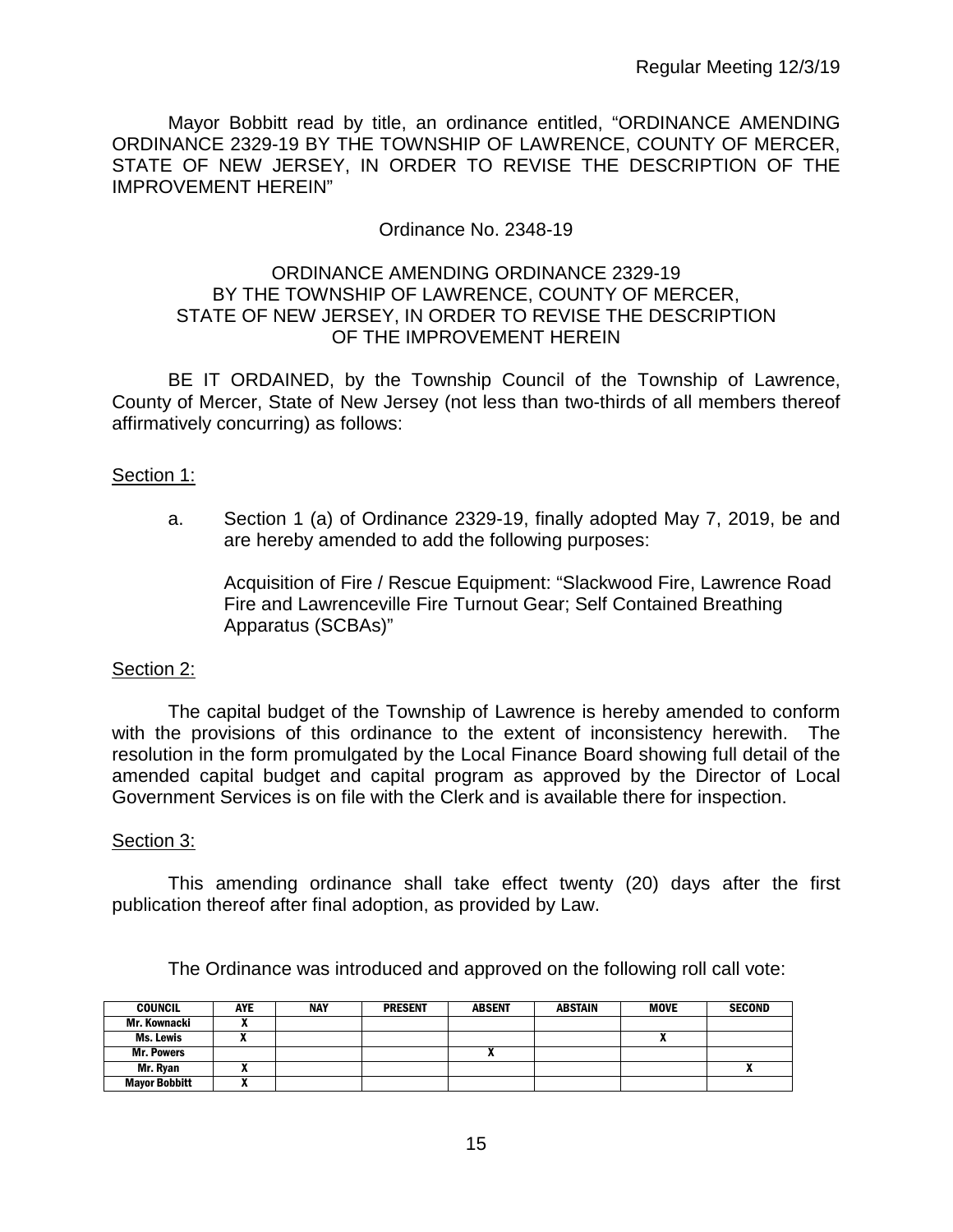$\sim\sim\sim$ 

Mayor Bobbitt read by title, an ordinance entitled, "BOND ORDINANCE AMENDING BOND ORDINANCE NO. 2186-14 BY THE TOWNSHIP OF LAWRENCE, COUNTY OF MERCER, STATE OF NEW JERSEY, IN ORDER TO REVISE THE DESCRIPTION OF THE IMPROVEMENT HEREIN"

## Ordinance No. 2349-19

## BOND ORDINANCE AMENDING BOND ORDINANCE 2186-14 BY THE TOWNSHIP OF LAWRENCE, COUNTY OF MERCER, STATE OF NEW JERSEY, IN ORDER TO REVISE THE DESCRIPTION OF THE IMPROVEMENT HEREIN

BE IT ORDAINED, by the Township Council of the Township of Lawrence, County of Mercer, State of New Jersey (not less than two-thirds of all members thereof affirmatively concurring) as follows:

## Section 1:

Section 3 of Bond Ordinance 2186-14, finally adopted May 20, 2014, amended by Ordinance 2200-14, finally adopted October 7, 2014 be and are hereby amended to add the following purposes:

Acquisition of Various Computer and Office Equipment consisting of: "Computer Upgrades, Software, Hardware and Licenses; Vital Statistics Printer; Asset Tracking Software and Compatible Handheld Device; Programmable Portable Radios and Pagers, and Programmable Variable Message Board";

## Section 2:

The capital budget of the Township of Lawrence is hereby amended to conform with the provisions of this ordinance to the extent of inconsistency herewith. The resolution in the form promulgated by the Local Finance Board showing full detail of the amended capital budget and capital program as approved by the Director of Local Government Services is on file with the Clerk and is available there for inspection.

#### Section 3:

This amending bond ordinance shall take effect twenty (20) days after the first publication thereof after final adoption, as provided by the Local Bond Law.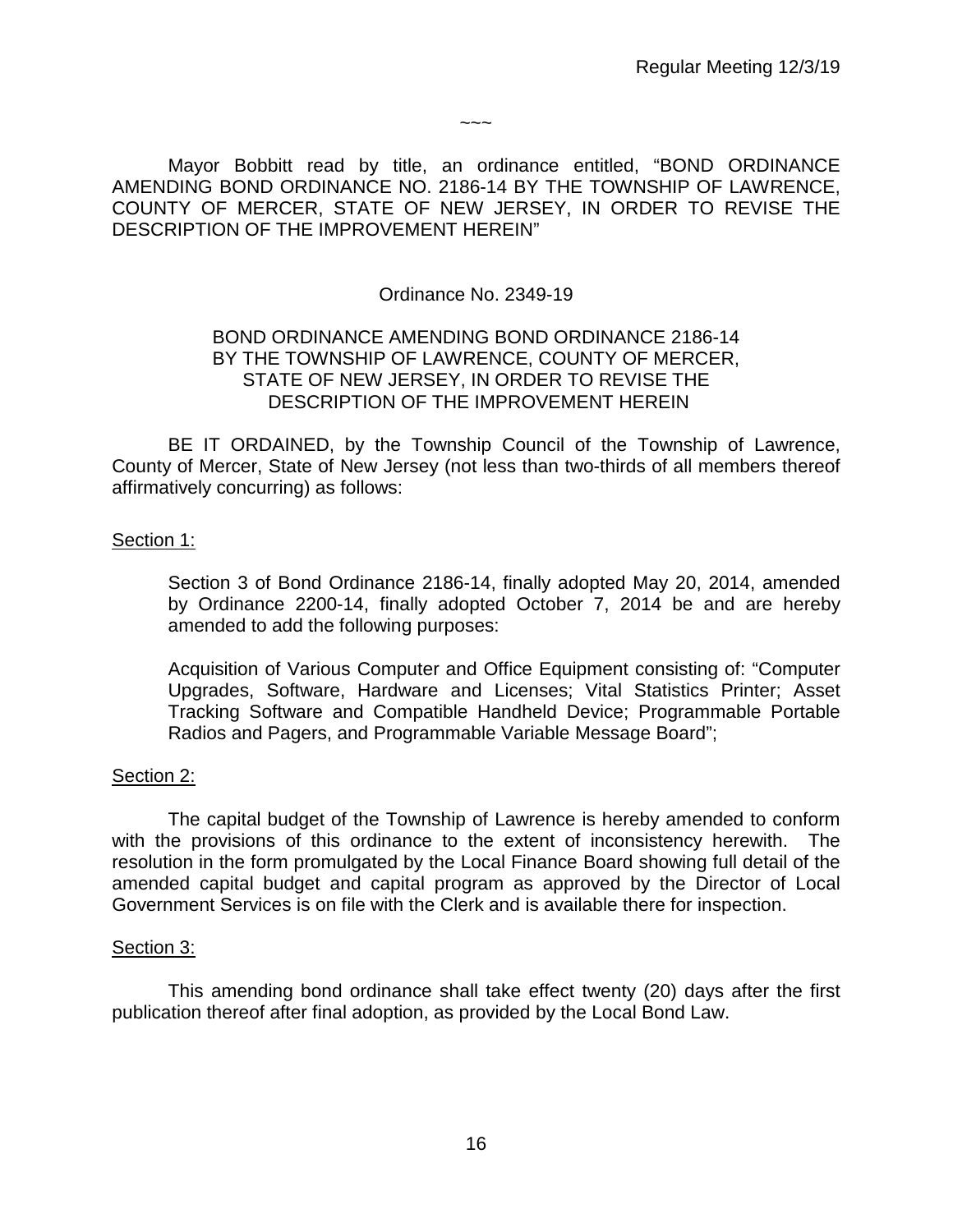The Ordinance was introduced and approved on the following roll call vote:

| <b>COUNCIL</b>       | AYE | <b>NAY</b> | <b>PRESENT</b> | <b>ABSENT</b> | ABSTAIN | <b>MOVE</b> | <b>SECOND</b> |
|----------------------|-----|------------|----------------|---------------|---------|-------------|---------------|
| Mr. Kownacki         | "   |            |                |               |         |             |               |
| Ms. Lewis            |     |            |                |               |         |             |               |
| <b>Mr. Powers</b>    |     |            |                | л             |         |             |               |
| Mr. Ryan             |     |            |                |               |         |             |               |
| <b>Mayor Bobbitt</b> | ^   |            |                |               |         |             |               |

# **Manager's Report –**

Mr. Nerwinski submitted invoice listings for the month of December 2019 in the amount of \$2,915,975.30.

---

Mr. Nerwinski reported that Trenton Water Works provided notification that it would be holding H2O Forums for residents, customers and public officials to attend to ask questions about their drinking water, water utility infrastructure and to get information directly from the Trenton Water Works team. There will be (5) five forums held in the various municipalities where TWW have customers and the Lawrence Township Forum is scheduled for January 22<sup>nd</sup> at the Senior Center from 7 to 9 p.m. The information will be posted on the Township's social media sites and website.

Mr. Nerwinski stated that New Jersey Department of Transportation issued a notification that the Township received \$550,000 in 2020 Municipal Aid money for the Road Improvement Program Colonial Lakeland Project. The improvement will include the roadway that goes over top of the lake and in some respects that little area will be completely redone and will be part parcel to the Brunswick Pike Streetscapes.

Mr. Nerwinski stated that he previously informed the Council about the Property Tax Card Program which is something he came across at a recent conference and spoke to the principals about and explained that it is an incentive program for residents to shop in the Township and support their local merchants and the homeowners who participate in the Property Tax Card Program will obtain property tax credits provided by merchants on a percentage of the total sale amount. For the local merchants the benefits are higher sales, increase local exposure of captivating and motivating audiences, free advertising, free resources and partnering with the Township in a program that benefits both merchants and residents in a meaningful way. There is a minor cost to the merchants of \$10.00 a month and an upfront cost for the machine that is used, no cost to the residents, and there is a minimum cost to the town for the issuance of the credit cards through a lender which they would have to work out with the lender if the Council chose to move forward.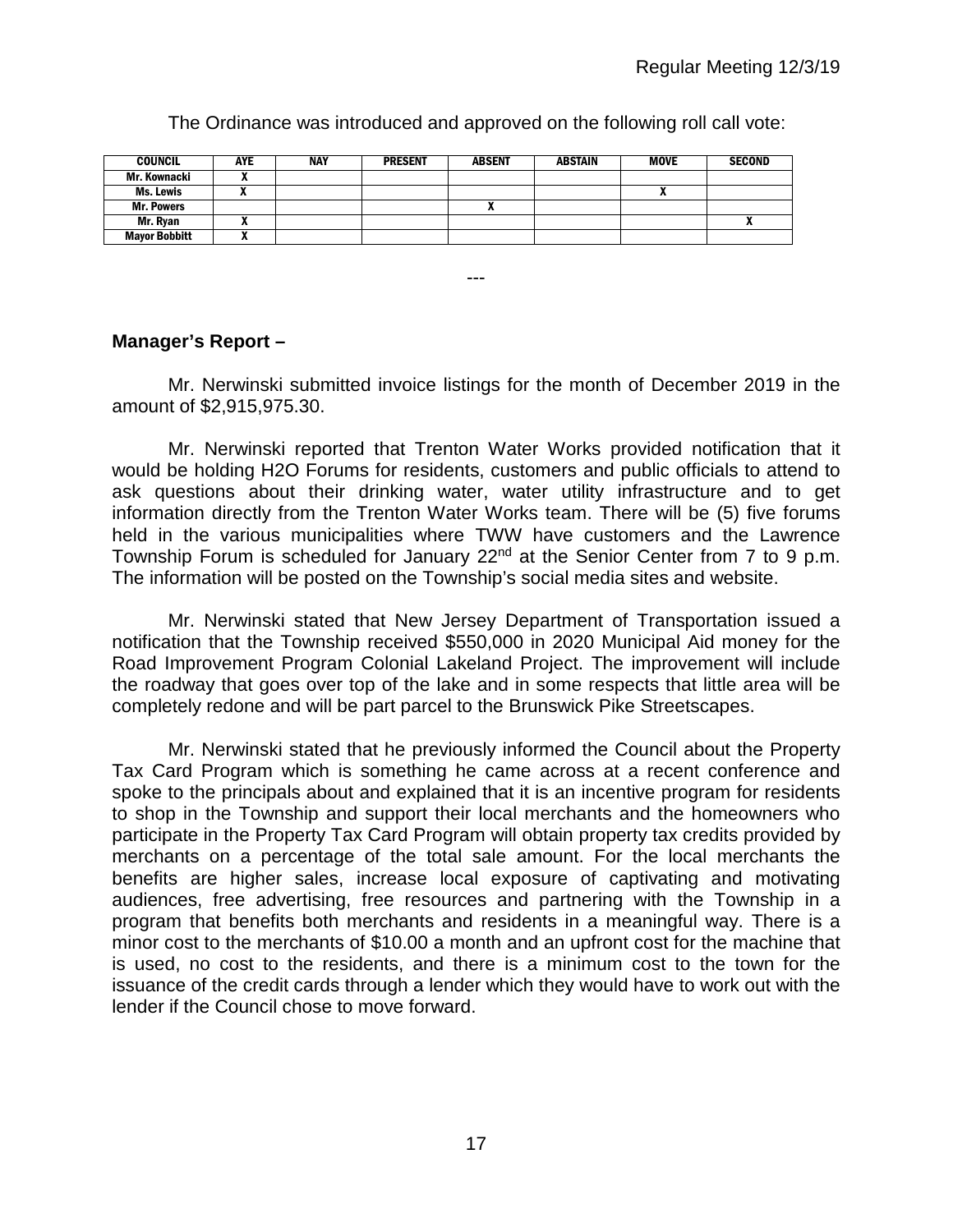Mr. Nerwinski stated currently there are 18 municipalities using the program with very good results. The Program works by the Township issuing a Property Tax Card partnering with local lenders to its residents and when shopping at a local store the cardholders will present their card to a merchant at the point of sale and the merchant swipes the card into a dedicated processing machine provided by the Program Administrator (FinCredit, Inc.) and the swipe will result in a tax credit on percentage of the sale determined by the merchant when enrolled. The amount is credited to the shopper's property tax card account, credits are collected by the program manager and a yearly credit will be applied to the customer's property tax bill; annually 75-percent of the property tax credit is applied to the resident's tax bill and the other 25-percent goes to the program manager as an administrative fee. Mr. Nerwinski provided the Council with an example as to how the tax credit is calculated and applied at the end of the year.

A general question and answer period ensued relative to how the credit will be applied to all the participants; merchants funding the program and whether there will be revenue loss to the Township; the new Business Liaison soliciting merchants to buy into the program; the program being a win-win situation being the program offers the residents an opportunity to reduce their property tax obligation simply by supporting local businesses; the program being previously introduced by the Growth & Redevelopment Committee but faded due to lack of interest from merchants, municipal staffing concerns and it being a difficult program to be successful; the property tax program being perfectly legal and the Tax Collector apportioning the money between the county and other appropriate entities. The Municipal Manager provided the Council with a draft resolution that must be approved by the Council prior to enacting the program.

Mr. Nerwinski advised that he attended the Rutgers University Mini-Master of Public Administration Program over the past couple of months and he posed a question to one of the speakers about how to reach residents who call up and know nothing about what is happening in the town because they do not use the internet at all and do not receive any information from the town's social media sites, website or his blogs and the speaker simply answered – you have to go to them and get them the information they need. And, indicated in a short while those people will be gone but right now there is a large group of seniors who feel disconnected; but, yet they want the information. So he spoke with Nancy Bergen, Superintendent of Recreation, about doing this Senior-Connect Program and she thinks it can work and they have a staff member within the Recreation that can be the focal point. It would basically be an outreach to the seniors; so, if they are infirm and cannot drive, the Township will either mail or deliver a printed copy of anything of importance that was currently posted on the Township's website or social media sites - such as press releases and important notifications. The brochure will be a weekly thing that can be picked up or viewed at the Clerk's Office or at the Senior Center. The Administration will evaluate the program to see how it goes.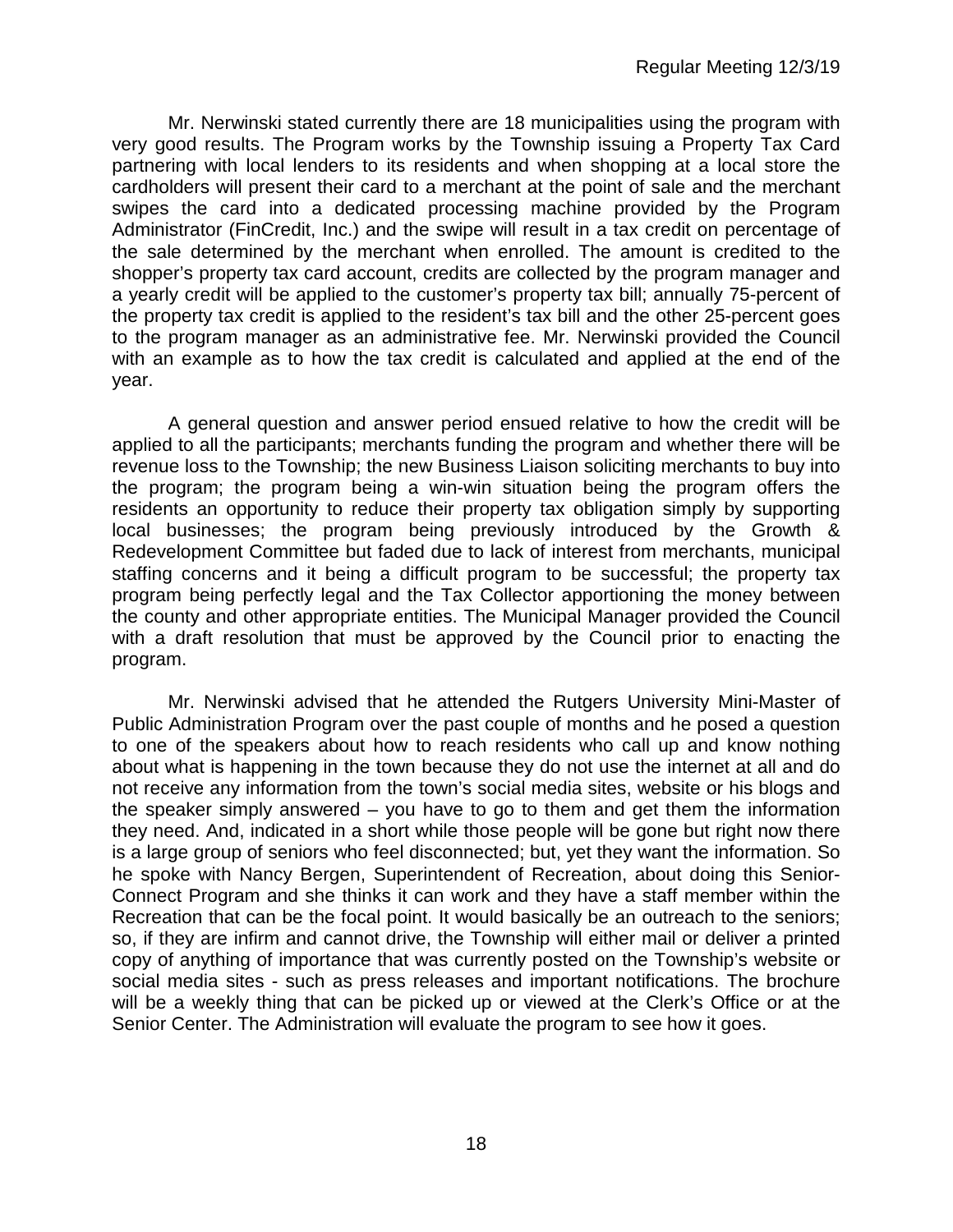Mr. Nerwinski stated that the Economic Development Authority had a meeting on November 14<sup>th</sup> and formally approved the Township's grant request of \$239,524 from the Hazardous Discharge Site Remediation Fund which is the final step in a very long grant process that will allow the Township to demolish the Pit Stop building and complete the remediation study of the property. Further, the Township does not own the property but they are working with the owner's estate representatives to orchestrate this with his consent to take action and the goal of once the property is completely cleansed of all contamination and the liens and judgements are removed voluntarily the Township will take ownership of the property for \$1.00 and it has to be committed to a passive park use as part of the program.

---

**Attorney's Report –**

Mr. Roskos stated in regards to the Solar Panels that are being erected this month one of things that the solar power company has asked for is the town's License Agreements at the sites where they are doing solar work and he does not have a problem with that; but, he thinks their lender has asked for the licenses to be recorded against the Township's property and he does have a problem with that being that was never part of the Agreement between the parties and they have a provision in the agreement that states no liens will be placed on the properties.

Mr. Roskos explained that the solar company's request for a recorded license was initially rejected and their response back was they need it for their lender as it is part of the program that they run. So, in an attempt to be reasonable his partner (Vince) told them if they give the Township a Discharge they would let them record a Memorandum. And he advised his partner that he wanted it to be a Unilateral Discharge so if there is a dispute several years later they would not have to sit down with the company to try and get them to agree to execute the discharge being he wants whoever is the next Municipal Manager to already have those discharges in place so if a problem arises they can execute those discharges so that all of the properties are free of disagreements. And because the company has been bulking prior to him telling them what he will not put up with, he just wanted to make sure the Council is aware of the situation and to solicit their position as to whether his approach is appropriate because the idea of the Township putting a mortgage, lien or having a license in favor of a contractor who the Township no longer contracts with is a something they are not willing to do, and he did not want to make the decision on his own. There was no objection from members of the Council regarding Mr. Roskos' position relative to a Unilateral Discharge.

---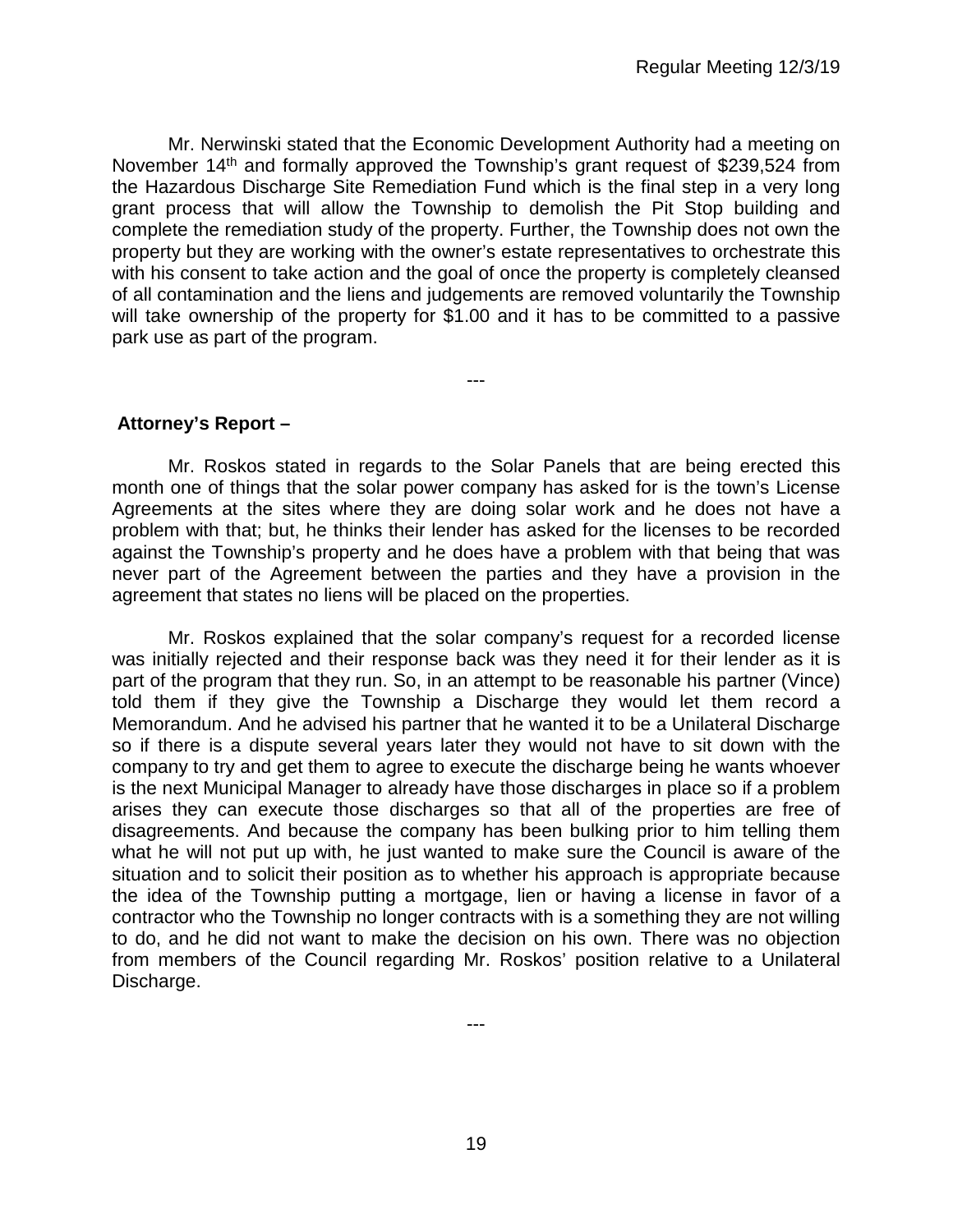# **Clerk's Report –**

There was no Clerk's report.

# **Unfinished Business –**

There was no unfinished business.

---

---

# **New Business –**

There was no new business.

#### ---

# **Public Participation (3-minute limitation per speaker)** –

There was no public participation.

---

# **Resolutions**

Resolution Nos. 361-19 (18-B.1) through 378-19 (18-H.8) with the exception of Resolution 375-19 (18-D.2) and 368-19 (18-H.6) were approved by the following roll call vote:

| <b>COUNCIL</b>       | <b>AYE</b>        | <b>NAY</b> | <b>PRESENT</b> | <b>ABSENT</b> | <b>ABSTAIN</b> | <b>MOVE</b> | <b>SECOND</b> |
|----------------------|-------------------|------------|----------------|---------------|----------------|-------------|---------------|
| Mr. Kownacki         |                   |            |                |               |                |             |               |
| Ms. Lewis            |                   |            |                |               |                | ,,          |               |
| <b>Mr. Powers</b>    | -<br>$\mathbf{r}$ |            |                |               |                |             |               |
| Mr. Ryan             | ~                 |            |                |               |                |             |               |
| <b>Mayor Bobbitt</b> | n                 |            |                |               |                |             |               |

Cited Resolutions are spread in their entirety in the Resolution Books of the Township of Lawrence.

 $\sim\sim\sim$ 

20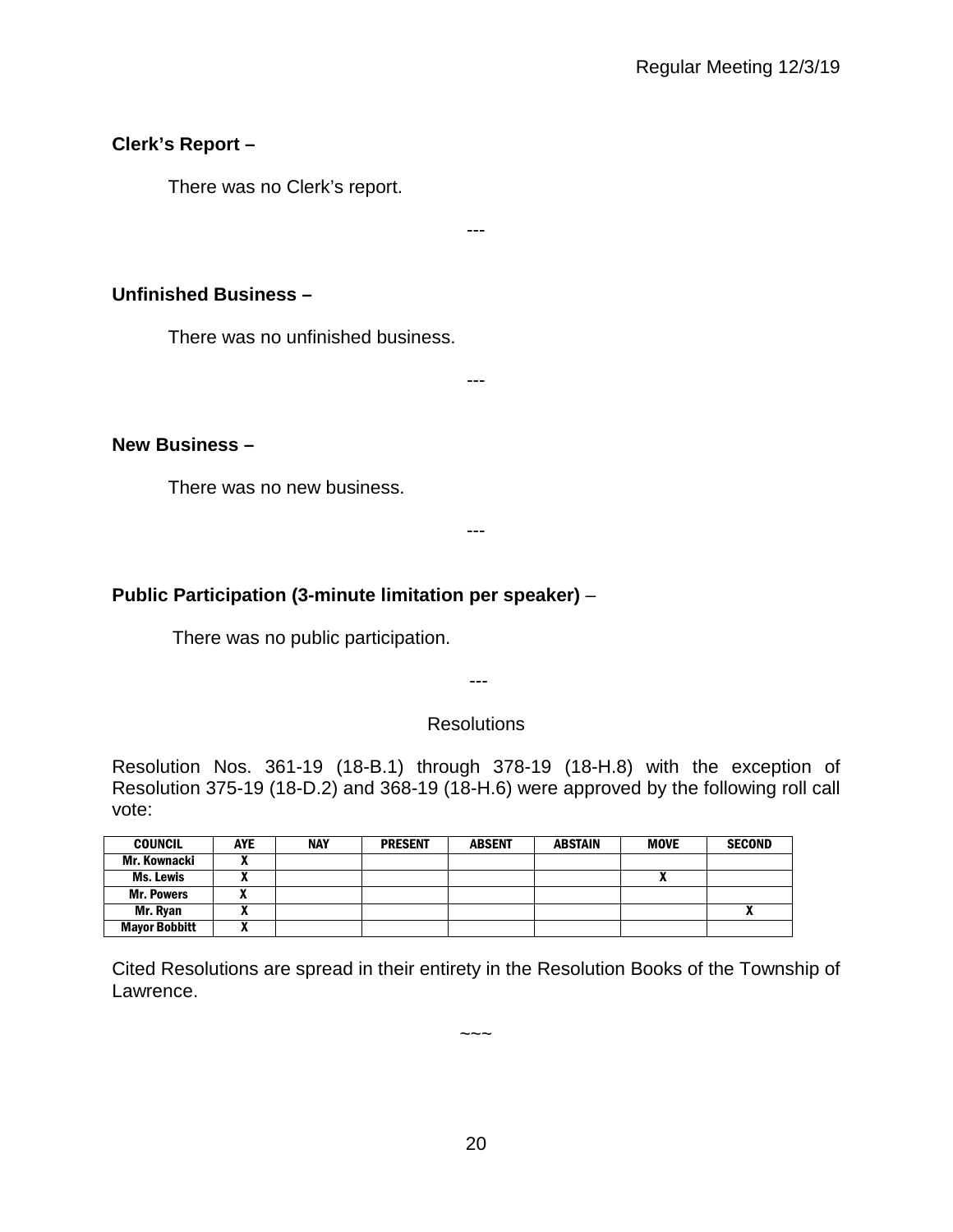Mayor Bobbitt welcomed the Jammer family and extended the Township Council's appreciation for their almost 100 years of business in Lawrence Township. And indicated he is sorry they had to appear before the Council under these circumstances and thanked them for being present this evening.

Mr. Louis Jammer, III, indicated that he is the third generation of the Jammer Doors Company and he has been in business in Lawrence Township for 27 years and they are very proud to have a business in Lawrence and they have expanded their business to encompass more properties in Lawrence Township and they could not think of a more wonderful community to expand their business and to celebrate their 100 years. And indicated the Motion before them this evening they are very humbled by and he can honestly say it takes a lot to move his feelings but the Resolution tonight is something very dear to them and they are very proud of it. And, he told the Municipal Engineer that they would adopt the highway where that small parcel means a lot as it may as well be a "million mile highway" because in their hearts it is. He then thanked all of Council for their consideration which means everything to him and his family who is very proud of the road and will take good care of it.

Mr. Louis Jammer, IV, further thanked the Council for honoring his sister who happens to be his twin sister and indicated he is part owner with his father of Jammer Doors and it is an honor to be present this evening and for the Council to approve the naming of the access road on the southwestern side of Carnegie Road as "Nikki Jammer Lane". And, literally, as he drives into his business he sees the access road in remembrance of his twin sister and just imagining what they are going to do to enhance as well as maintain the road as they have done in the past with cleaning that section of road from debris and snow and advised that he is the fourth generation that is part of the Salvation Army in Trenton who try to enhance everything in the region as well as in their own backyards.

Mr. Jammer, III further noted that he loves the proposed Tax Card Program and that their company would be happy to participate or be sponsors for that program and advised when the Tax Rebate Program died and they became tax credits homeowners came out on the last day of month inquiring about how to get new doors and the credit for them no matter how small of a savings it was.

Resolution No. 368-19 (18-H.6), Authorizing the Naming of Access Road of Carnegie Road to "Nikki Jammer Lane", was approved by the following roll call vote:

| <b>COUNCIL</b>       | <b>AYE</b> | <b>NAY</b> | <b>PRESENT</b> | <b>ABSENT</b> | <b>ABSTAIN</b> | <b>MOVE</b> | <b>SECOND</b> |
|----------------------|------------|------------|----------------|---------------|----------------|-------------|---------------|
| Mr. Kownacki         |            |            |                |               |                |             |               |
| <b>Ms. Lewis</b>     |            |            |                |               |                |             |               |
| <b>Mr. Powers</b>    |            |            |                |               |                |             |               |
| Mr. Ryan             |            |            |                |               |                |             |               |
| <b>Mayor Bobbitt</b> |            |            |                |               |                |             |               |

~~~

21